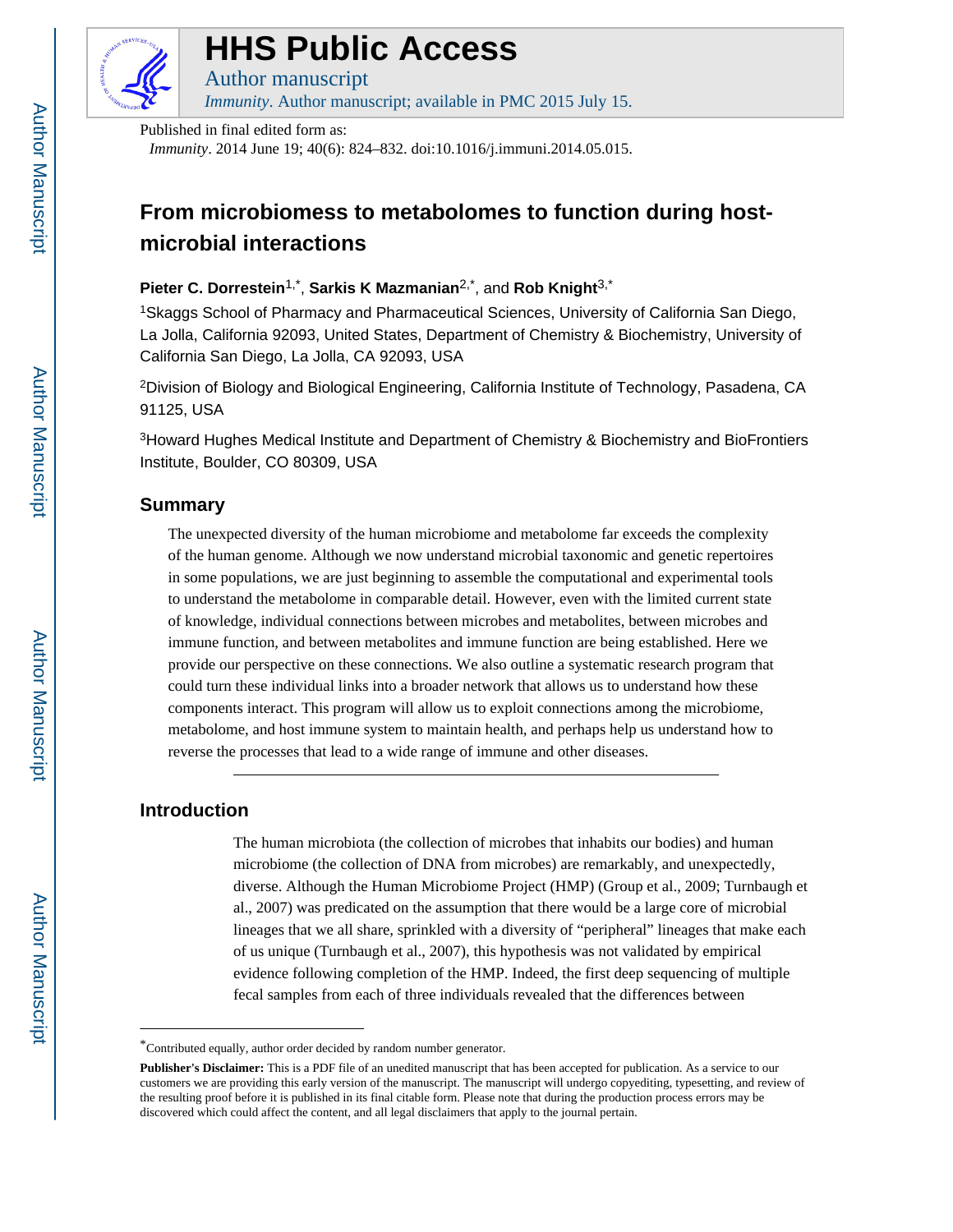individuals is large. The difference between individuals is substantially greater than the difference within an individual at different sampling sites along the distal large intestine (Eckburg et al., 2005). This pattern of diversity has subsequently been reinforced in different body habitats (Costello et al., 2009; Findley et al., 2013; Grice et al., 2009; Human Microbiome Project, 2012), and with larger subject populations, especially in the gut (Qin et al., 2010; Turnbaugh et al., 2009; Yatsunenko et al., 2012). Even within healthy Western adults, studies routinely show that different people can be >90% different in terms of the populations of microbes in their gut: in other words, a microbial cell chosen from person A and from person B will be different at the species level more than 90% of the time. Additionally, the dynamic range of the most common microbes is hugely variable. Within the microbes identified by the European MetaHIT Project as "core", meaning that they were found in at least 90% of the healthy European cohort studied, the dynamic range was several orders of magnitude different for each species-- in other words, any microbial species found with at least 10% abundance in one person was at least as rare as one cell in 1000 in another person in the cohort (Qin et al., 2010). We are at the leading edge of understanding the implications of this tremendous diversity at the metabolic level and of the interplay between the gut microbiota, metabolic function, and the immune system. To address the molecular connections between gut bacteria and immune function, a collection of synergistic technologies now exists that will allow rapid progress in untangling these complex interactions in ways that may be harnessed to promote health.

#### **Grappling with a diverse microbiota**

Although the microbiota is incredibly diverse, and much of this diversity still consists of uncharacterized species and genes, defining this diversity for some populations appears within reach based on the multitudes of microbiome profiling projects to date. Recent largescale studies, such as the HMP and MetaHIT efforts, are beginning to saturate the gene catalog for healthy Western cohorts (Human Microbiome Project, 2012; Qin et al., 2010). This diversity is usually assessed by a technique called rarefaction: as additional subjects are examined, a curve is plotted with the number of subjects on the x-axis, the number of unique taxa or genes on the y-axis. As discovery of this microbial "parts list" becomes more complete, additional people and subsets of populations are required in order to find a new unique part, so the curve levels off, until at last it reaches an asymptote when all the parts have been discovered. Similar saturation of rarefaction curves is now being observed for several clinical conditions in which the microbiome is involved, such as obesity (Le Chatelier et al., 2013) and diabetes (Qin et al., 2012). This finding has several important implications: first, that the depth of microbial diversity is addressable using currently available technologies; second, that a reference database could be constructed, allowing interpretations of new sequences based on matching findings to what is known already rather than by computationally-driven *de novo* assembly and annotation procedures; and third, that markers can be discovered within this known universe and then prioritized for further laboratory characterization and experimental work, including studies in animal models such as those using gnotobiotic mice. However, a cautionary note appears needed: studies of children and of non-Western individuals reveal completely different configurations of the microbiome and the microbiota (Yatsunenko et al., 2012).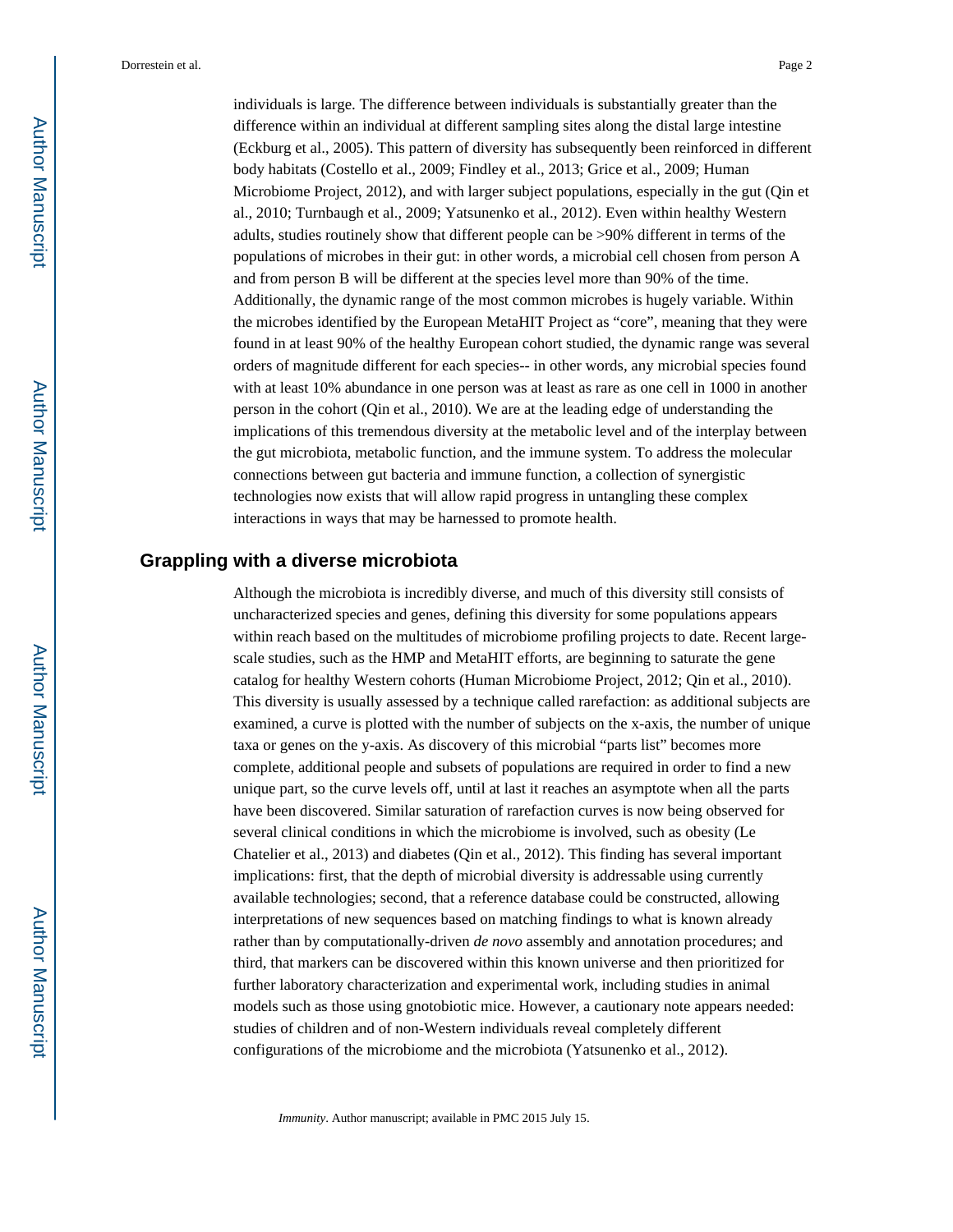Consequently, substantial additional work will be required to extend these techniques to cover the diverse complexity found in humanity, a notion that can be extended to various conditions in relevant animal models.

Another key assumption made previously that was not validated by subsequent studies is that diversity in the microbiota would correlate directly to diversity in the microbiome in terms of overall metabolic functions. This property, that different assemblages of species converge on very similar functional profiles, was first observed in the human gut (Turnbaugh et al., 2009), then more recently extended to other human body sites (Human Microbiome Project, 2012). Conceptually, this makes sense in retrospect and by analogy to larger-scale ecosystems: two grasslands might look relatively similar to each other, especially compared to two forests, even in situations where essentially none of the species in either grassland is shared (Hamady and Knight, 2009). Although particular species and functions seem to be highly individualized (Fierer et al., 2010; Schloissnig et al., 2013) and even stable over time (Caporaso et al., 2011; Faith et al., 2013), and with associations between genetic lineages of microbes and functional capacities so highly conserved that functional profiles can be predicted accurately from species distributions (Langille et al., 2013), the overall functional profiles appear remarkably static in healthy subjects overall. Although a few studies have correlated the microbiota to the microbiome (Muegge et al., 2011) and to the metabolome (Ridaura et al., 2013; Smith et al., 2013a), the relationships among the various 'omics' levels and to the host immune system remain largely unexplored.

#### **Metabolite diversity may exceed even microbial diversity**

In contrast to the microbiota and the microbiome, which we are now starting to saturate for some populations, the metabolome is extremely diverse and remains largely undescribed and undefined. For example, tissue culture cells grown in pure culture remain poorly characterized in terms of their metabolic profiles, underscoring the dearth of knowledge about more complex biological systems. The human genome contains approximately 20,000 protein-coding genes, but our metabolomic profile is much more complex, numbering at least 500,000 and with individual classes of compounds such as lipids and oligosaccharides potentially harboring very high levels of diversity simply on combinatorial grounds (Quehenberger et al., 2010; Shevchenko and Simons, 2010). For example, for the molecular family of 6 common triacylglycerides that use at least 20 different fatty acids provides the combinatorial capacity to make more than 40,000 different lipids (and in reality there are many more fatty acids, leading to further combinatorial explosion). This calculation does not take in account the many modifications that fatty acids undergo, and the many modifications triacylglycerides undergo themselves. This is just one description of one subfamily of one molecular family. Furthermore, there are many specialized metabolites including secondary metabolites, natural products, quorum sensors and small molecule virulence factors that nearly all microbes produce. Some organisms have the metabolic capacity to make as many as 50 of these. These molecules are optimized to regulate the surrounding environment and to control and alter biology at the host-microbe interface, by driving microbial community composition and host immune regulation (Figure 1). In turn, these molecules drive complex physiological feedback loops (Nicholson et al., 2005). These microbial molecules have been exploited in the clinic as cholesterol-lowering drugs, immune regulators, or antibiotics.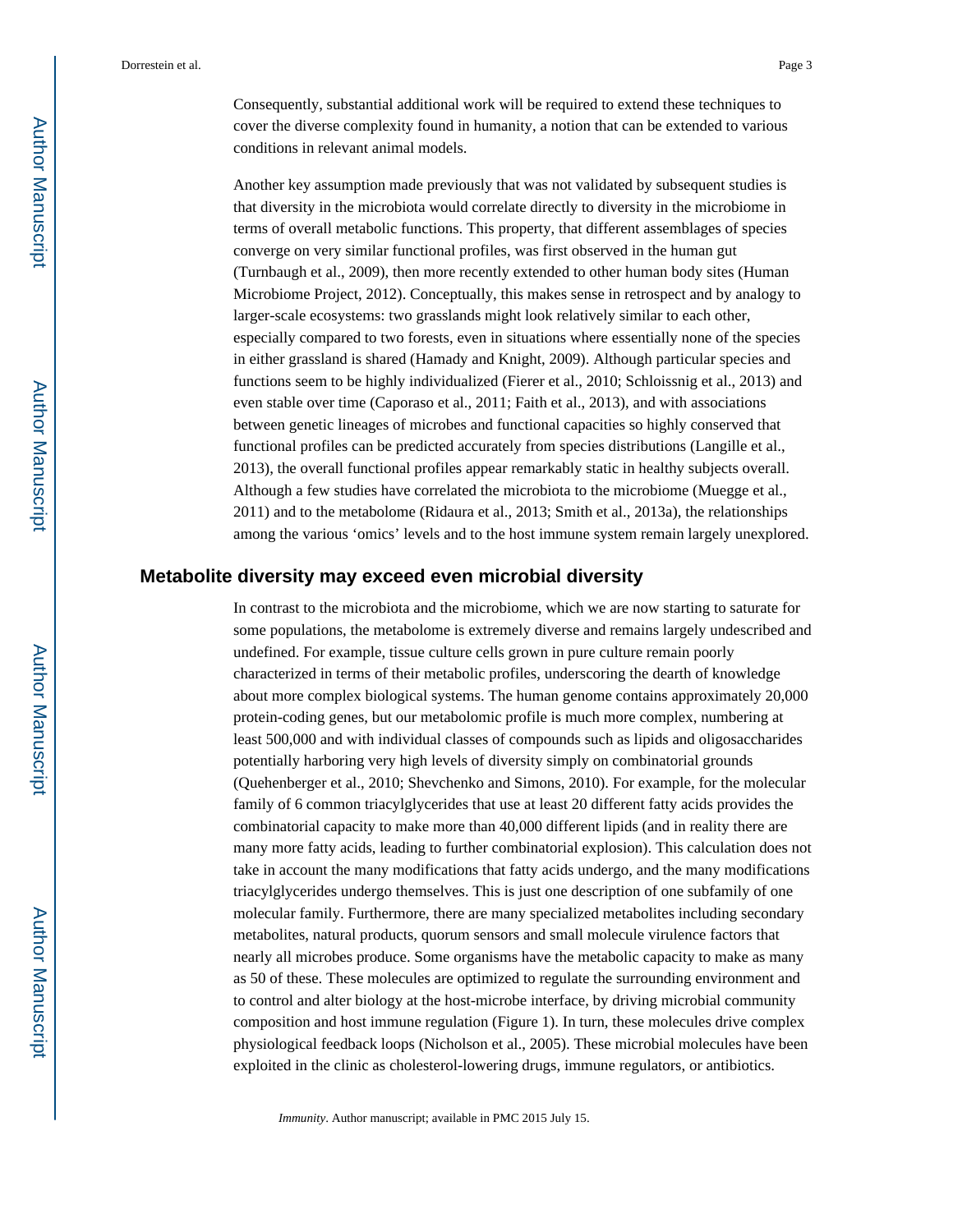Based on the genome sequences now available, there are strong indications that thousands more of these microbial effector molecules remain to be discovered in the human microbiota. Finally, given that the diversity of diet-derived cells and microbial cells present in the gut dwarf human cell diversity, as well as outnumbering them, it seems appropriate to assume that the vast majority of metabolites in our bodies are not of human origin and that microbes significantly alter the human microbiome.

The number of potential gut bacterial metabolites is thus currently unknown, and include molecules of dietary, host and microbial origin. Furthermore, there is complex crosstalk between hosts, microbes, and the transformations that the metabolites undergo. These complex transformations often define the ultimate function of the molecules that are present (Martin et al., 2007). The tools currently available to harvest and visualize the diversity of microbial metabolites, including both primary and specialized metabolites, do not presently capture this complexity. Consequently, the state of knowledge for metabolites resembles the situation for microbes a decade ago: we know there are myriad metabolites of potential microbial origin or of microbial transformation, and we know that some are shared among people and some are unique. In a handful of examples that are clinically interesting, metabolites and their association with clinical phenotypes have been described using targeted techniques (Martin et al., 2007). For example, people are similar in some of the common metabolites they contain (such as amino acids or short-chain fatty acids in the gut), and that some of this variation correlates with disease. However, we lack a clear understanding of how many (and which) microbial metabolites influence host biology, and the overall nature of variation in the general population. This is due to the current limitations in technical approaches capable of building a comprehensive metabolomic "parts list" on a population-level scale. If we perform the analysis at the level of pathways rather than individual metabolites, they may appear to be more similar among individuals, but this apparent similarity may arise from limitations in the bioinformatics tools used. Just as we are starting to appreciate that our microbiomes augment our genome's capabilities, and indeed can be more predictive for classifying people as healthy versus diseased than our human genome (Knights et al., 2011; Le Chatelier et al., 2013), we need to expand the concept of our metabolome to include the microbially-produced and microbially-modulated metabolites as factors contributing to pathogenesis.

#### **Integrating immunology with metabolomics studies: a new frontier**

Immunological responses by the host are also diverse, although our view of this diversity has been limited by the application of targeted approaches. Traditional research in immunology has focused on diverse immune responses to pathogenic infection. Viewed through this perspective, conventional wisdom in the field has guided studies to determine how the immune system attempts to control infectious agents, how pathogens subvert the arsenal of innate and adaptive immune mechanisms, and how individual mutations in the host may affect these processes. We now appreciate that host-microbial interactions at various body surfaces cannot be fully captured in this simple framework, but will likely need to involve complex and dynamic processes. These processes include not only immunity to pathogens, but also immune ignorance and/or tolerance mechanisms for symbiotic bacteria and opportunistic pathogens that are routinely found in microbiome studies. The functions of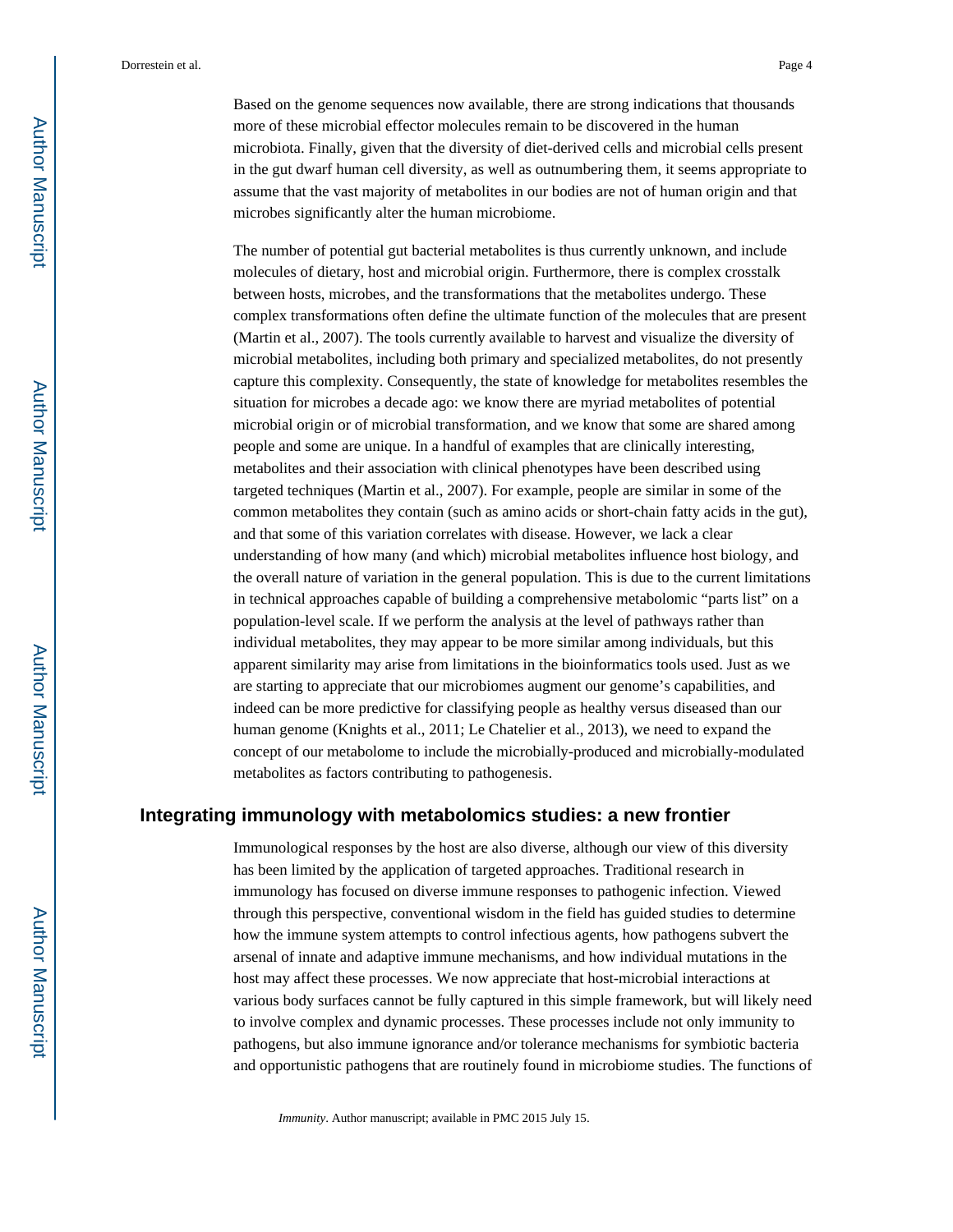the immune system may even include promoting the growth of beneficial microbes, as well as limiting the growth of harmful microbes, as the same microbe may be harmful or beneficial in the context of different body sites, host physiological status, and so forth. Conceivably, individual members of the gut microbiota can have diverse effects on the immune system, with some indigenous organisms promoting pro-inflammatory responses while others promote anti-inflammatory reactions. A handful of microbes have been experimentally shown to directly impact infection (by other species, including bacteria, eukaryotes and viruses), autoimmunity and inflammation in animal models. These examples together with the genomic information indicate the existence of a vast constellation of microbes with bioactive properties waiting to be discovered. Consequently, the interplay between the gut microbiota and the immune response is likely far more diverse and dynamic than we currently appreciate, and the role that metabolites play in the evolutionary connection between symbiotic microbes and their hosts is a frontier of research in the field.

To date, observations connecting the microbiome, the metabolome, and immunological responses have been sporadic and incomplete. Investigators have made observations, like flashbulbs going off in the dark, but a systematic approach has not yet been applied in any complex biological system. Therefore, although we know that connections exist (as detailed below), only a small fraction of these connections are known at present. In part, this lack of a unified approach is due to "language barriers" among the practitioners of the different disciplines, and the lack of a unified research community making a concerted effort to bring their collective expertise to bear on these problems. Better ways of representing and visualizing the data, especially methods that translate across the various highly multivariate datasets collected by each discipline, and research practices and communities that allow translation of results among disciplines, will be critical going forward to uncover the diverse molecular interplay between gut microbial metabolites and the immune system. This perspective describes the current state of the art in our understanding of microbialmetabolite-immune connections, and provides a framework for the vast and exciting potential of developing an integrated program to decode the molecular conversation between mammals and their microbiomes. In doing so, we describe a roadmap for explaining current observations and discovering new interactions based on microbial metabolites in ways that will be useful for basic research, predictive modeling, patient stratification and potentially the development of transformative treatments for various diseases.

#### **Microbial metabolism and inflammation**

The microbiome produces a wide range of metabolites and has a pervasive effect on various host processes, although many of these effects are just starting to be explored in detail. It has long been known that bacteria in the gut are involved in metabolizing otherwise indigestible food components such as dietary fiber, but additional functions are being discovered at a rapid pace. For example, microbial production of vitamins and amino acids is important during human infant development (Yatsunenko et al., 2012), and has been implicated in malnutrition (Smith et al., 2013a), which in turn affects susceptibility to a variety of infectious diseases. Similarly, different bacteria in different people have variable effects on the metabolism of drugs ranging from the painkiller acetaminophen (Clayton et al., 2009) to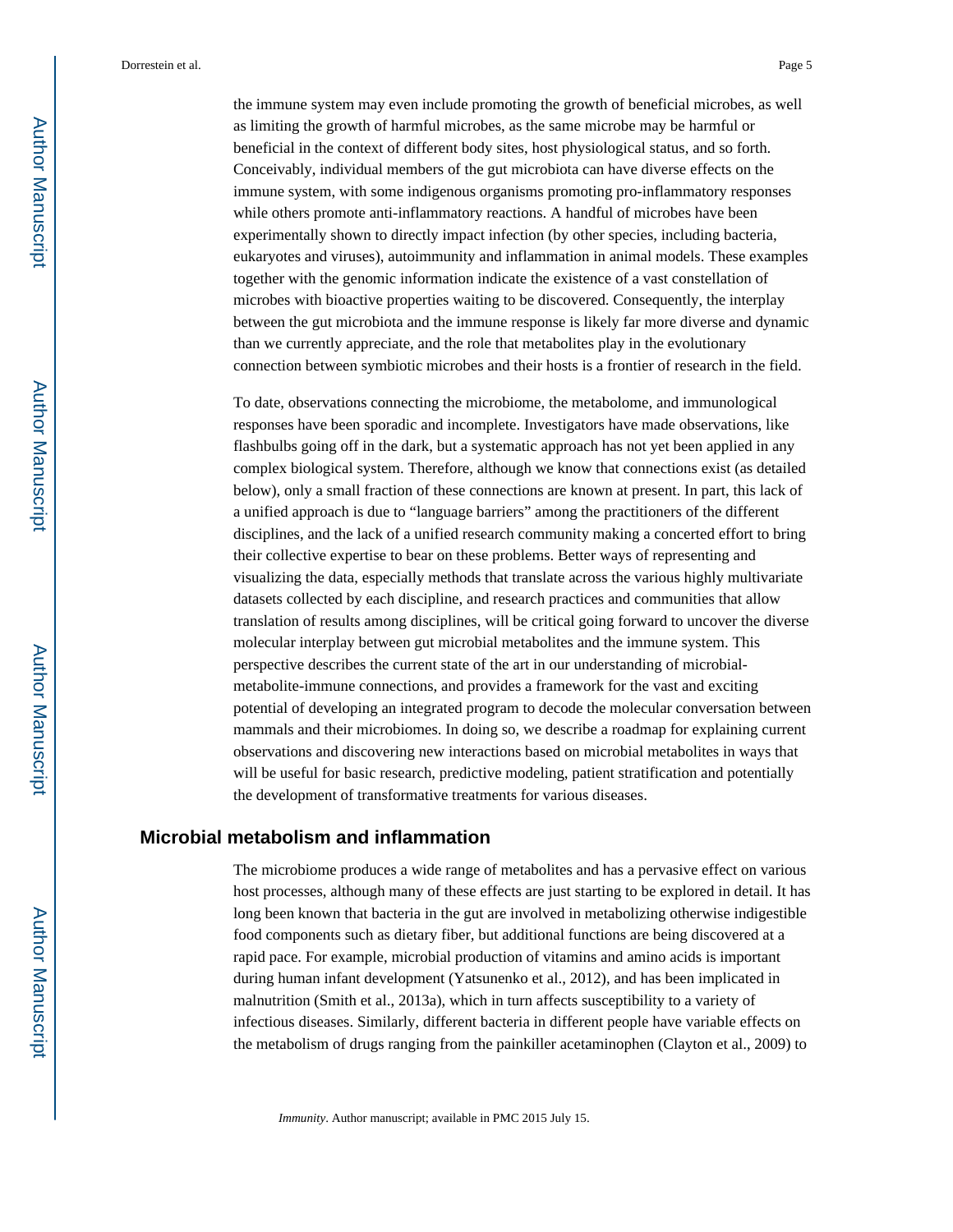the cardiac glycoside digoxin (Haiser et al., 2013) to the cancer drug cyclophosphamide (Viaud et al., 2013), and likely also have an effect on immunomodulatory drugs.

Microbial metabolites have long been implicated in metabolic functions both inside and outside the gut (Figure 2). Of these, short chain fatty acid (SCFAs), breakdown products of dietary fiber such as butyrate, are especially important as an energy source for intestinal epithelial cells. Recent studies have expanded the role of SCFAs from gut bacteria to reveal impacts on the immune system (for more detail, see the accompanying Thorburn et al. review). Briefly, in ulcerative colitis, an inflammatory bowel disease (IBD), SCFAs are reduced, and treatment with dietary fiber provides clinical benefits. Mice raised germ-free without any gut bacteria have lower SCFA levels than animals with a complex microbiota (Maslowski et al., 2009). This phenotype is attributed to increased intestinal inflammation in a mouse model of IBD, suggesting that SCFAs provide beneficial or immunosuppressive functions. Accordingly, deletion of GPR43, a sensor of SCFAs, leads to exacerbated intestinal disease in mice.

SCFAs directly affect development and function of anti-inflammatory regulatory T cells (Tregs), which restrain uncontrolled inflammation. SCFAs, and in particular propionate, increase both the proportion and the absolute count of Tregs in germ-free mice, and augment Treg function to promote suppression in colitis models (Smith et al., 2013b). Bacteria such as spore-forming Group XIVa Clostridia appear to produce butyrate that also promotes Treg differentiation both *in vivo* and *in vitro* (Furusawa et al., 2013). The effects of SCFAs extend beyond TREGS and the gut. For example, mice fed a high-fiber diet had both increased SCFA levels and protection from allergic inflammation in the lungs, attributed to effects on hematopoiesis of innate immune cells by propionate (Trompette et al., 2014). Collectively, these studies highlight how gut microbial metabolites, specifically, SCFAs, provide benefits to the host via enhancing the innate and adaptive immune systems in various animal models and contexts. Future work will be needed to determine whether this mechanism translates to humans. Dietary and microbial interventions for allergic, inflammatory and autoimmune diseases would be relatively safe and feasible approaches that could be rapidly validated in many populations and societies around the world.

#### **Specific immune signals from microbially-produced metabolites**

Many of the diseases that have been linked to the microbiome also have an immunological component. These conditions include IBD (Frank et al., 2011; Frank et al., 2007; Gevers et al., 2014), obesity (Cotillard et al., 2013; Le Chatelier et al., 2013; Ley et al., 2006; Ridaura et al., 2013; Turnbaugh et al., 2009), rheumatoid arthritis (Scher et al., 2013), food allergies (Ling et al., 2014), asthma (Fuchs and von Mutius, 2013), and animal models of multiple sclerosis (Berer et al., 2011; Lee et al., 2011), autism (Hsiao et al., 2013), resistance to infection (Abt et al., 2012; Ichinohe et al., 2011; Khosravi et al., 2014), and a wide range of other conditions. Examples of specific microbial triggers including lipopolysaccharide (LPS), double stranded RNA (dsRNA), quorum sensing molecules (homoserine lactones and their derivatives) are also well-known. We will summarize some of this literature, but these topics have been extensively reviewed elsewhere. Microbe-brain connections are also increasingly emerging as interesting and important (Cryan and Dinan, 2012). For example,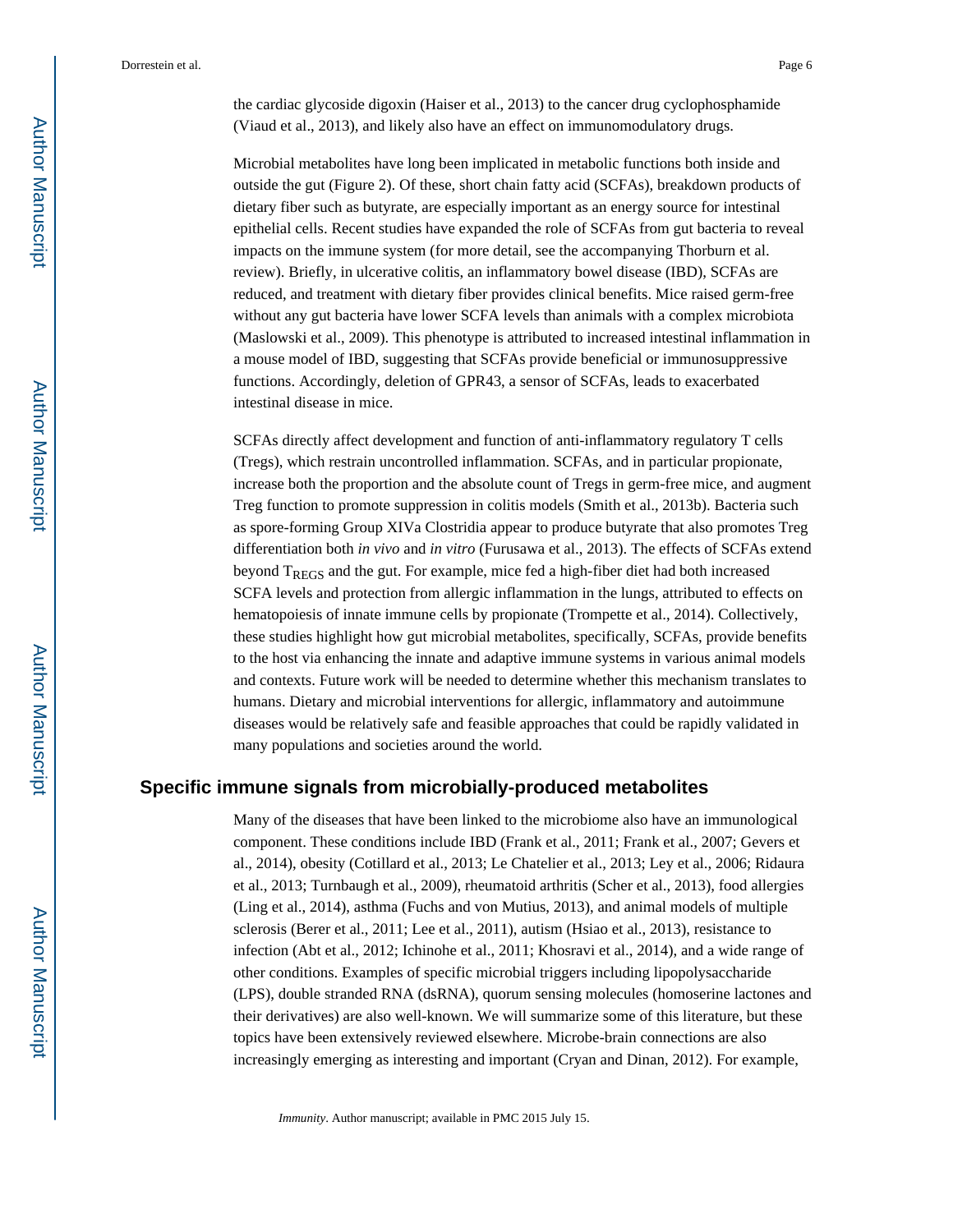neurotransmitters such as dopamine and serotonin are either produced by bacteria or production is stimulated in host cells by the presence of bacteria; viewing these neurotransmitters as metabolites that affect the immune system is an important emerging perspective (Baganz and Blakely, 2013).

#### **Metabolites and pattern recognition by the immune system**

Of particular interest is how molecules produced by bacteria, including metabolites, can act in pattern recognition by the immune system. The innate immune system has evolved pattern recognition receptors (PRRs) that recognize conserved microbial ligands. Binding to these ligands alerts the host to the presence of the microbes that produce them. This class of molecules, commonly termed pathogen-associated microbial patterns (PAMPs), has primarily been studied in the context of pathogenesis. Remarkably, some PAMPs produced by the gut microbiota can also positively impact the immune system and health. For example, in a model of intestinal injury and inflammation, more severe disease occurred in the absence of commensal microbes, but this effect could be ameliorated by adding LPS or lipotiechioc acid (LTA), two highly conserved products produced by microbes (Rakoff-Nahoum et al., 2004). The beneficial effects of microbial molecules extend beyond the gut. For example, peptidoglycan (a PAMP) from gut bacteria augments the function of innate immune cells that originate from the bone marrow, such as neutrophils, to help fight off systemic bacterial infection (Clarke et al., 2010). Depletion of gut bacteria also renders mice susceptible to influenza virus infection in the lungs, and to systemic LCMV infection (Abt et al., 2012; Ichinohe et al., 2011). The administration of PAMPs restored the host's ability to control infection, demonstrating that microbial molecules previously studied in the context of infection can actually host-protective functions when produced at physiological amounts by gut bacteria. Finally, germ-free animals are defective in the differentiation of specific innate immune cell subsets that are critical for resistance to systemic bacterial infection (Khosravi et al., 2014). Oral administration of microbial ligands restored these defects, illustrating that microbial molecules regulate immune system development at its core - during hematopoiesis.

Another example of a PAMP that can act as a beneficial signal, not just as a pathogenic trigger, is polysaccharide A (PSA) from the human commensal *Bacteroides fragilis*  (Mazmanian et al., 2005). PSA signals to the immune system through a specific PRR to induce development and function of Foxp3+ Tregs, which prevent inflammation in the gut and in the central nervous system through the effects of interleukin-10 (IL-10) (Ochoa-Reparaz et al., 2010; Round and Mazmanian, 2010). Therefore, not all interactions between microbial molecules and PRRs lead to inflammation and disease (Chu and Mazmanian, 2013). One can therefore view PRRs as sensors not of pathogens, but of microbes in general. Thus, PRRs can be viewed as the immune system's "eyes" that observe the microbial world, with the potential for beneficial or harmful outcomes to the host dependent on the context of the interaction. This perspective suggests a reconsideration of term PAMP to a more broad terminology proposed by many advocating for the use of microbial associated molecular patterns, or MAMPs (Mackey and McFall, 2006). The situation is somewhat analogous to antibiotics, which are often used in lower concentrations as signaling molecules in natural microbial ecosystems (Linares et al., 2006).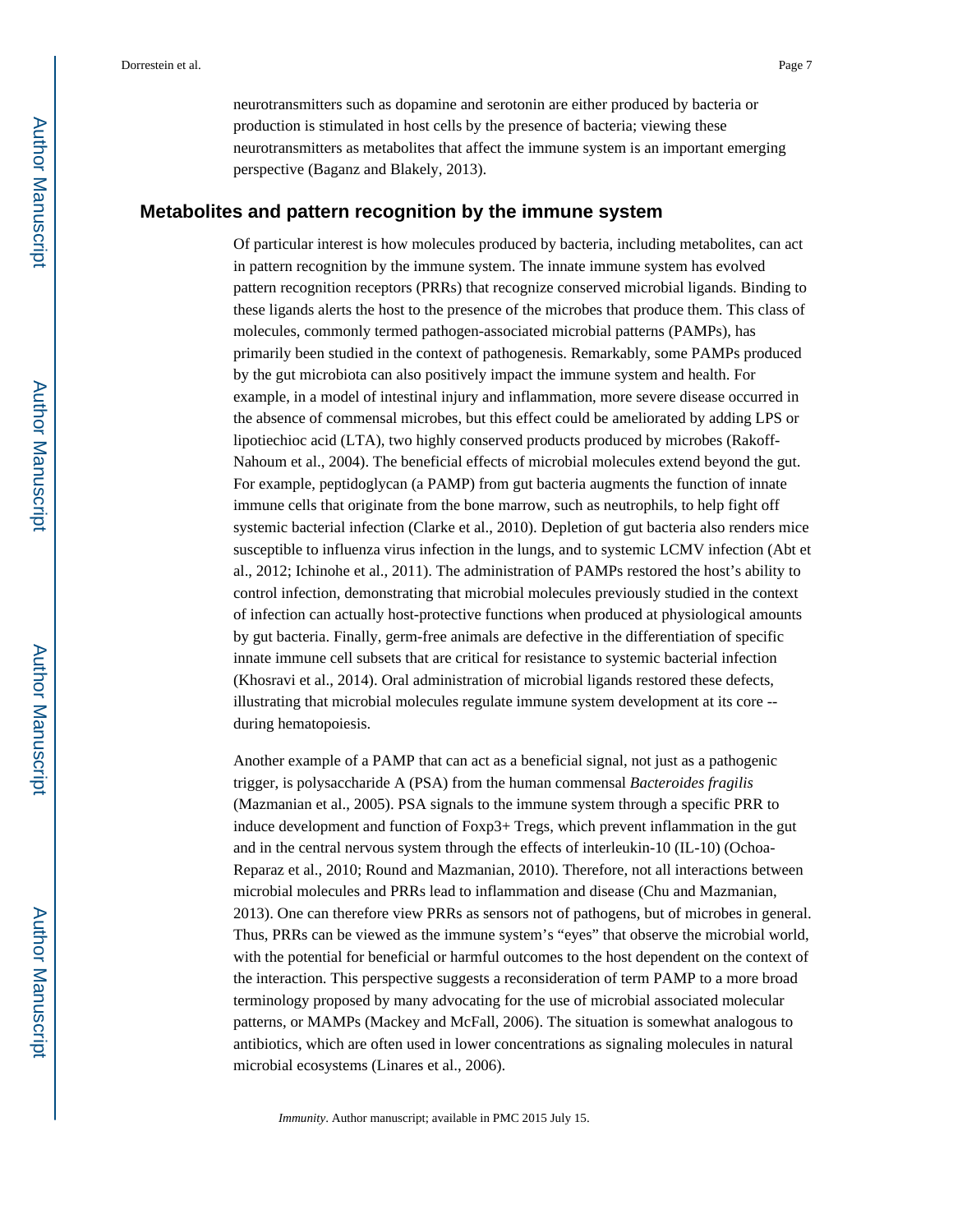#### **Microbially derived metabolites affect the immune system**

The human immune system is significantly impacted by many common microbially-derived molecules. LPS is perhaps the best-studied microbially-produced molecule that impacts the inflammatory status of humans or mice, with over 85,000 articles on this topic in PubMed at the time of this publication. However, other bacterial molecules are also important. Tryptophan, which is an essential amino acid in humans and which we obtain both from our diet and from tryptophan biosynthesis by our microbial symbionts, as well as its microbially-produced breakdown products, plays an important role in the immune system. For example, in mice fed unrestricted tryptophan diets, lactobacilli (typically thought of as anti-inflammatory, although the genus *Lactobacillus* contains considerable genetic and phenotypic diversity) produce indole-3-aldehyde, which upregulates IL-22 in the host and induces a mucosal response limiting colonization of the gut by the fungal pathogen *Candida albicans* (Zelante et al., 2013). Another interesting case is the common quorum-sensing molecule N-(3-oxo-dodecanoyl) homoserine lactone, which disrupts NF-κB signaling (Kravchenko et al., 2008). Although no homoserine lactones have yet been detected in the gut, the gut microbiome harbors many genes capable of producing this class of signaling molecules (Swearingen et al., 2013). Part of the challenge in detecting homoserine lactones is that they are rapidly degraded by microbes (Moroboshi et al., 2005; Tinh et al., 2007), and they are only produced under specific conditions even by bacteria that contain the relevant genes (Wang et al., 2006). Better methods for detecting transiently produced and rapidly degraded molecules may be required in order to pinpoint the role of such molecules in shaping the gut immune system.

Microbes also contribute to the alteration of arachidonic acid-derived lipids. Although mostly studied in the context of pathogenesis (Eberhard et al., 2002), many organisms that can metabolize these lipids are found in the normal human microbiota, and alter the amount of arachidonic acid and its downstream metabolites such as prostaglandins and leukotrienes. For example, colonizing germ-free mice with *Bacteroides thetaiotaomicron* (*B. theta*) or colonizing them with *B. theta* and *Bifidobacterium longum* together increased prostaglandin E2 production (Rath et al., 2012). If insufficient arachidonic acid is present in the diet, it can also be obtained from hydrolysis of membrane lipids, which store arachidonic acid. Arachidonic acid release can be mediated by several mechanisms. Although arachidonic acid release has not yet been correlated with or attributed to the gut microbiota, many microbes, including many members of the normal gut microbiota, have the necessary hydrolases to produce arachidonic acid, and likely perform similar roles as phospholipase A2.

## **Unknown functions of specialized gene clusters in the microbiome: new natural products?**

Finally, many specialized metabolite-producing gene clusters (for example natural products including polyketides, sterols, isoprenoids and non-ribosomally synthesized peptides) are found within the gut microbiome. The functions of these metabolites are almost completely all unknown. Given that many specialized metabolites isolated from other microbes, such as rapamycin, are now in clinical use to control immune-mediated diseases, it is likely that the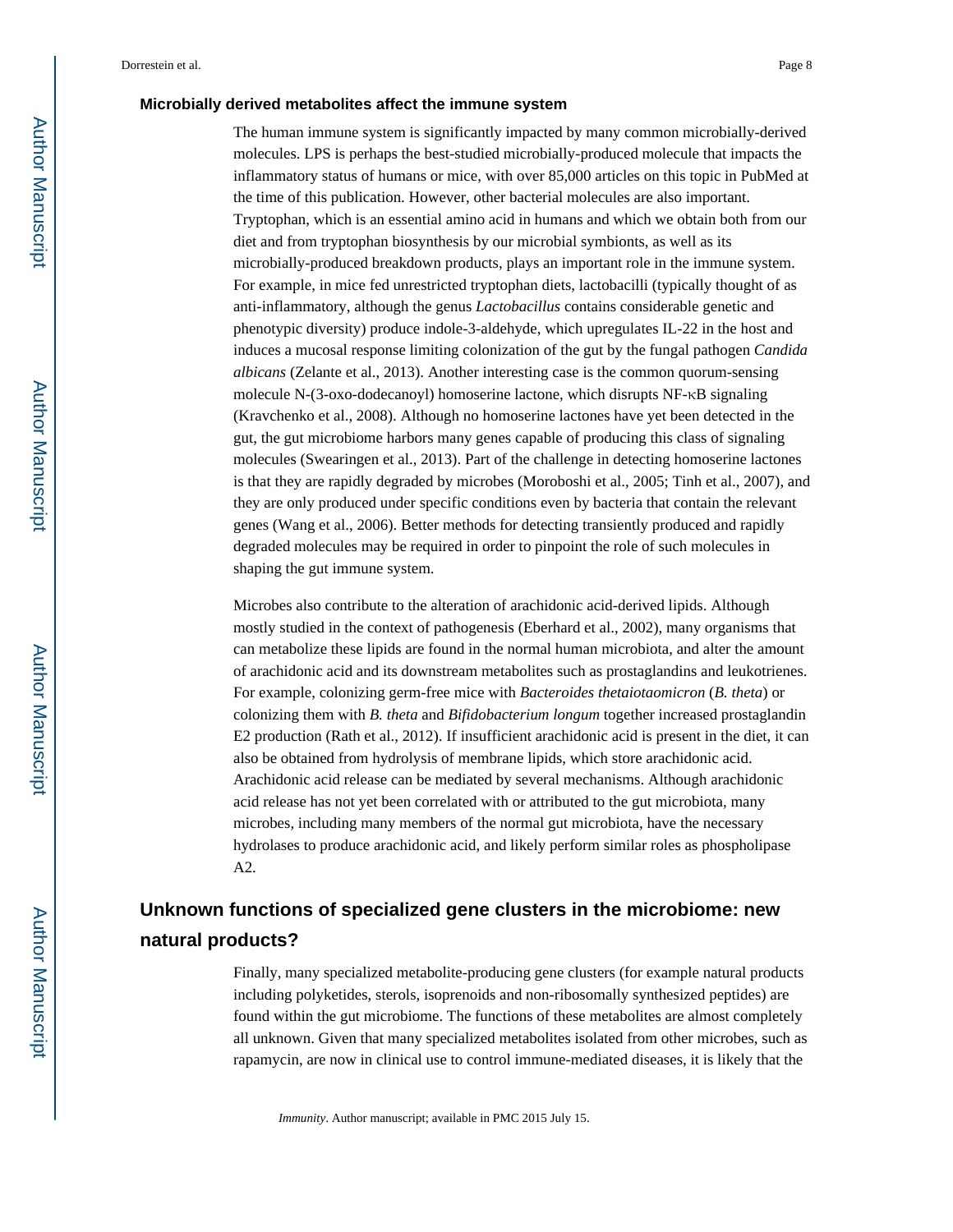microbiome has co-evolved numerous gene clusters whose products interact with the immune system directly or indirectly, perhaps in concert with other microbial inhabitants of the gut. Many microbes produce the classes of molecules we have described, although understanding the full phylogenetic spectrum of microbes capable of their production, and the conditions under which they are produced, remain largely uncharacterized especially in the context of the community.

## **Defining a research program to integrate microbiota, metabolism and immunity**

As noted above, many connections have been made between microbes and metabolism, between microbes and immunity, and between metabolites and immunity. However, connections that link all three are scarce at present. An integrated, comprehensive, discovery and hypothesis-driven research program could yield immense dividends in terms of insights into all three fields (microbes, metabolism, immunity) and their fascinating connections. We therefore define approaches that can systematically identify these connections. In particular, these approaches will identify small-molecule phenocopies of what are currently thought to be host immune issues: these issues may or may not include known bacterial components. We should aim to design a pipeline that transcends descriptive cataloging studies (microbiomes, metabolomes, etc), and instead gets to underlying mechanisms that represent the molecular foundations host-microbial symbiosis.

## **A paradigm for studies linking metabolites, microbes, and the immune system**

An example of what this research program might look like is provided by a recent study examining the links between the immune system, the microbiota, and metabolism in a mouse model of autism (Hsiao et al., 2013). Briefly, mice born to mothers subject to maternal immune activation, which simulates viral infection, develop symptoms that resemble autism spectrum disorders (ASD), including lack of social interaction, repetitive behavior, deficits in communication, gut barrier dysfunction, immunological changes and dysbiosis of the microbiome. This combination of symptoms has been reported in ASD.

Importantly, systematic changes in the serum metabolome are observed, including overproduction of a metabolite, 4-ethyl phenyl sulfate (4-EPS), that when individually administered to normal mice recapitulates some of the same phenotypes. Introduction of a probiotic strain of *B. fragilis* results in lowered 4-EPS production and also ameliorates intestinal and behavioral abnormalities. This combination of immunological manipulation, generation of lead microbes and metabolites through untargeted microbiome and metabolite profiling, and tests in gnotobiotic mice (initially germ-free mice colonized with defined communities of microbes) provides a paradigm for identifying connections -- although we emphasize that studies like this that have been performed to date only scratch the surface of the full range of microbial and metabolic components of the altered response.

Author Manuscript

Author Manuscript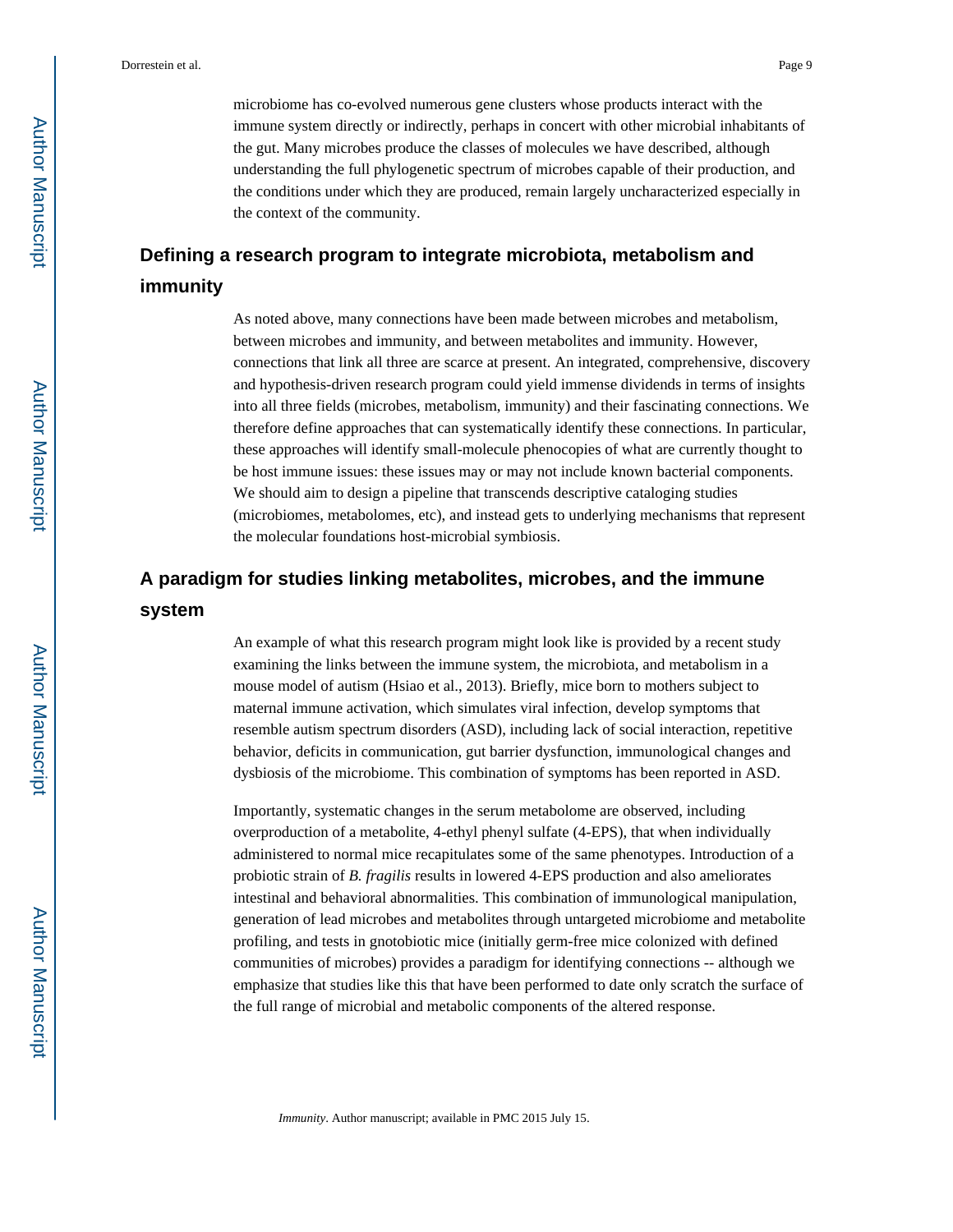#### **Towards an integrative pipeline**

A pipeline for identifying novel connections in higher throughput might include a program to screen small-molecule compound libraries for effects on immune cells in tissue culture, identifying metabolites produced by bacteria or by bacterial communities that have been linked to diseases and testing candidate microbes and metabolites, alone or in combination, in gnotobiotic mice. Additionally, screening bacteria in high-throughput in organoid systems with reporter gene assays to identify immunomodulatory effects may be more facile than use of live animals. Essentially, the pipeline needs to include case-control studies to establish that there are microbial or metabolic differences to explain in the first place, spatial mapping and multivalent characterization (microbiome, metabolome, immune repertoire) to generate hypotheses about possible connections, prospective longitudinal studies in humans and preclinical experimental manipulation studies in mice or other model systems to establish causality. This approach may ultimately lead to drug candidates for clinical trials in humans.

This pipeline will be complicated by the bi-directional connections between the microbiome and the immune system. For example, genetic deletion of TLR5, a component of the innate immune system that recognizes bacterial flagellin, results in a substantially altered bacterial community, which in turn (depending on the microbial background) can lead to phenotypes ranging from metabolic syndrome (Vijay-Kumar et al., 2010) to colitis (Carvalho et al., 2012a; Carvalho et al., 2012b), the latter stemming from an inability to regulate proinflammatory proteobacteria. Additional research has shown that, rather than producing a single altered microbiome, TLR5-deficient mice produce different microbiota coupled to different phenotypes that can be transmitted vertically within a family (facilitated by the fact that mice are coprophagous) (Ubeda et al., 2012). Microbiome profiling and specific cytokine assays have been performed in these animals, and some of the phenotypes have been transferred to previously germ-free mice by transmitting the altered microbiota. Such phenotypes include, fascinatingly, the behavioral phenotype that causes the TLR5-deficient mice to overeat and thereby develop metabolic syndrome. Unfortunately, however, the combination of microbiome, metabolite and immunological profiling in a longitudinal study design that would be ideal for identifying lead microbes and metabolites has not yet been performed.

#### **Moving beyond the gut**

In our discussions thus far, we have mainly focused on the gut and on systemic effects of gut microbes at distal sites, because these have been best studied to date. However, there is intriguing although preliminary evidence that there may be microbes at sites previously thought to be sterile in healthy adults, including the lungs, the adipose tissue, the pancreas, the liver, the amniotic fluid, and even the brain. Studying whether microbes inhabit these sites in gnotobiotic mice, and the immunological and host responses at distal sites, together with the metabolites produced by the host, the bacteria, or the combination of the two, has substantial potential for uncovering fundamentally new mechanisms of disease. Microbial metabolites are dramatically understudied in the context of the human nervous system, immune system, and metabolism. We propose that future studies should focus on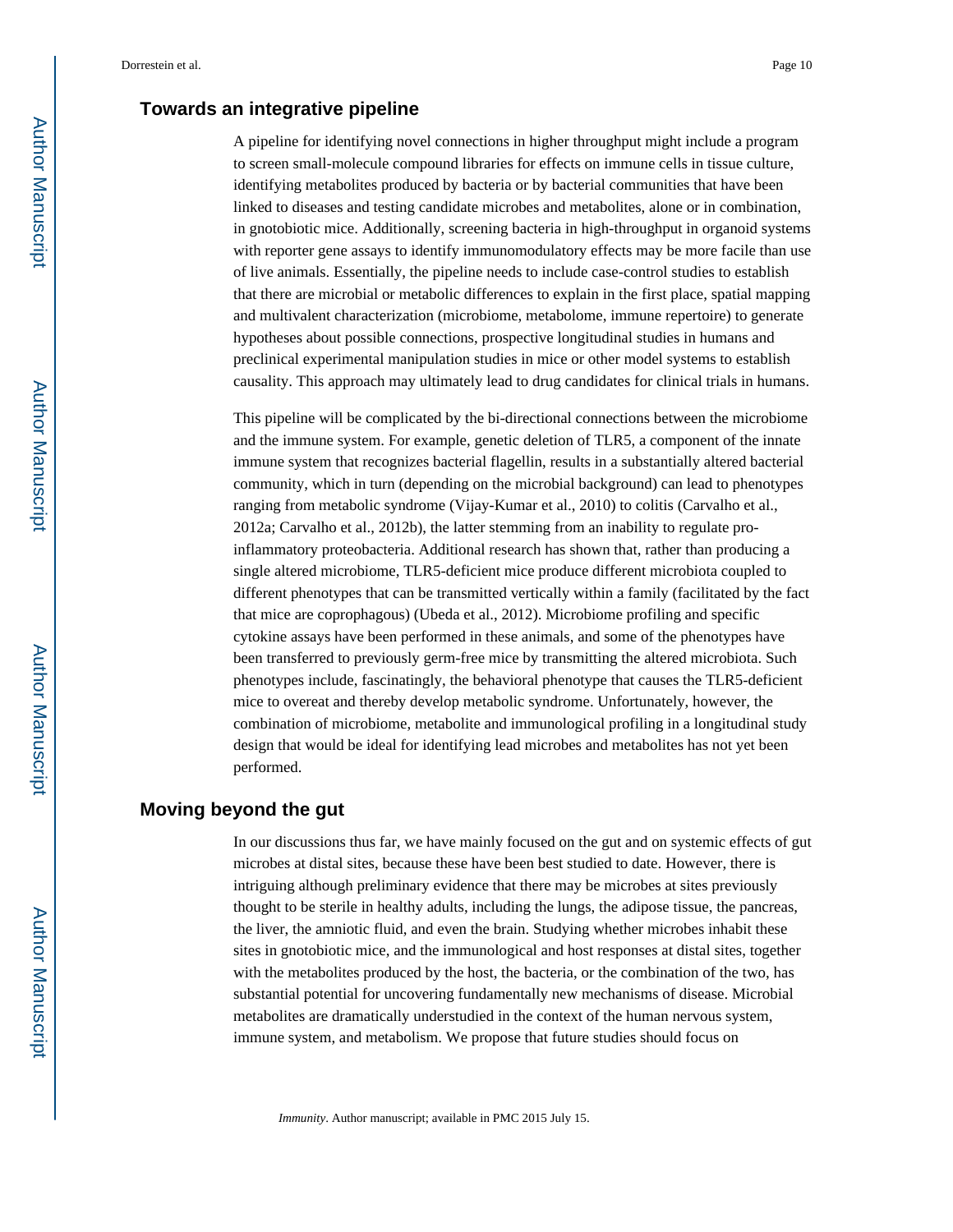interactions between microbial metabolites and the host in various contexts, conditions and diseases.

Finally, most studies to date have treated a given body compartment, such as the skin or the gut, as a homogeneous assemblage of microbes-- yet the spatial and dynamic associations of particular microbes, their metabolites, and components of the immune response are also critical for understanding function at these sites. For example, knowing which bacteria colonize which crypts in the gut (Lee et al., 2013; Pedron et al., 2012), and how they stimulate stem cell proliferation and other factors linked to IBD or cancer, may provide important information not accessible in readouts of the microbiome and/or metabolome through stool samples. In the context of IBD, for example, biomarkers in treatment-naive patients can be more clearly assessed in mucosal biopsies than in the stool (Gevers et al., 2014), the latter being frequently used for microbiome assessments due to its accessibility via non-invasive sampling. Especially given the success of imaging mass spectrometry in understanding how bacteria interact with one another to produce metabolites that they would not produce in isolation in pure culture (Traxler et al., 2013; Yang et al., 2009), as well as interkingdom interactions between bacteria and fungi (Moree et al., 2012), the potential for extending these spatially defined studies into the human body is immense. Furthermore, understanding how microbes and metabolites change over time in various contexts may lead to predictive models for disease diagnosis and patient stratification. The pipeline we propose should reveal how microbes are located spatially: correlating specific metabolite features with the microbiome distribution, then testing whether the molecules that co-localize impact the immune system, will provide an especially powerful mechanism for generating lead compounds for the downstream studies that may extend into the clinic. Unfortunately, this sampling is destructive using current methods; discovery of nondestructive readouts of the microbiome and metabolome would permit longitudinal within-subjects study designs, which, given high variability among individuals, might be important for clinical translation of these discoveries to improve human health.

#### **Conclusion**

A number of specific interactions between microbes, metabolites and the immune system have now been discovered: although many of these examples were identified in the context of specific diseases, the broader network of these connections are likely critical for a wide range of normal biological processes in the host. Development of a pipeline that allows far larger-scale discovery of these connections in both health and disease, in humans and animal models, is likely within our reach using technologies that exist today or are in current development. In particular, in the same way that microbe and gene catalogs are now saturating in many populations, saturating the metabolite repertoire and building reference databases that allow matching to known standards will accelerate metabolomic discoveries considerably. Similarly, 'multi-omics' approaches in which the microbiome, the metabolome, and the immune repertoire are assessed simultaneously in the same biological specimens will provide considerable advances over current approaches. The prospect of a fundamental advance in our understanding of biology, not just of the parts list but of the interactions among these parts that lead to a healthy supraorganism, and an engineeringlevel basis for developing technologies to arrest or reverse processes that lead to disease, is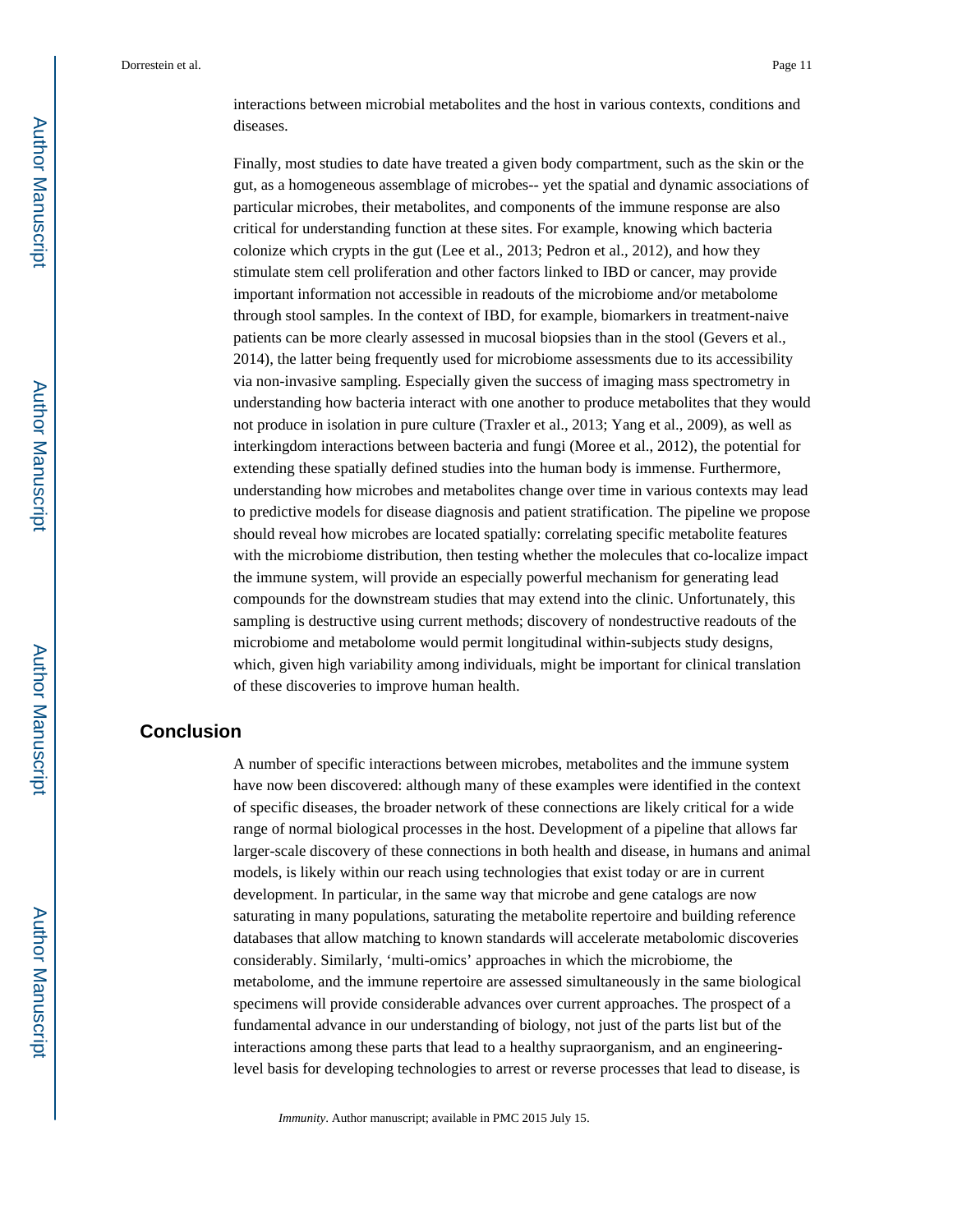exciting and feasible. Overcoming the barriers in communication and philosophies among diverse disciplines, and among different experimental and computational technologies, may catalyze a revolution in understanding the microbe-metabolite-immune connection in numerous ways that will benefit mankind.

#### **References**

- Abt MC, Osborne LC, Monticelli LA, Doering TA, Alenghat T, Sonnenberg GF, Paley MA, Antenus M, Williams KL, Erikson J, et al. Commensal bacteria calibrate the activation threshold of innate antiviral immunity. Immunity. 2012; 37:158–170. [PubMed: 22705104]
- Arpaia N, Campbell C, Fan X, Dikiy S, van der Veeken J, deRoos P, Liu H, Cross JR, Pfeffer K, Coffer PJ, Rudensky AY. Metabolites produced by commensal bacteria promote peripheral regulatory T-cell generation. Nature. 2013; 504:451–455. [PubMed: 24226773]
- Baganz NL, Blakely RD. A dialogue between the immune system and brain, spoken in the language of serotonin. ACS chemical neuroscience. 2013; 4:48–63. [PubMed: 23336044]
- Berer K, Mues M, Koutrolos M, Rasbi ZA, Boziki M, Johner C, Wekerle H, Krishnamoorthy G. Commensal microbiota and myelin autoantigen cooperate to trigger autoimmune demyelination. Nature. 2011; 479:538–541. [PubMed: 22031325]
- Caporaso JG, Lauber CL, Costello EK, Berg-Lyons D, Gonzalez A, Stombaugh J, Knights D, Gajer P, Ravel J, Fierer N, et al. Moving pictures of the human microbiome. Genome biology. 2011; 12:R50. [PubMed: 21624126]
- Carvalho FA, Koren O, Goodrich JK, Johansson ME, Nalbantoglu I, Aitken JD, Su Y, Chassaing B, Walters WA, Gonzalez A, et al. Transient inability to manage proteobacteria promotes chronic gut inflammation in TLR5-deficient mice. Cell host & microbe. 2012a; 12:139–152. [PubMed: 22863420]
- Carvalho FA, Nalbantoglu I, Ortega-Fernandez S, Aitken JD, Su Y, Koren O, Walters WA, Knight R, Ley RE, Vijay-Kumar M, Gewirtz AT. Interleukin-1beta (IL-1beta) promotes susceptibility of Tolllike receptor 5 (TLR5) deficient mice to colitis. Gut. 2012b; 61:373–384. [PubMed: 21646247]
- Chu H, Mazmanian SK. Innate immune recognition of the microbiota promotes host-microbial symbiosis. Nature immunology. 2013; 14:668–675. [PubMed: 23778794]
- Clarke TB, Davis KM, Lysenko ES, Zhou AY, Yu Y, Weiser JN. Recognition of peptidoglycan from the microbiota by Nod1 enhances systemic innate immunity. Nature medicine. 2010; 16:228–231.
- Clayton TA, Baker D, Lindon JC, Everett JR, Nicholson JK. Pharmacometabonomic identification of a significant host-microbiome metabolic interaction affecting human drug metabolism. Proceedings of the National Academy of Sciences of the United States of America. 2009; 106:14728–14733. [PubMed: 19667173]
- Costello EK, Lauber CL, Hamady M, Fierer N, Gordon JI, Knight R. Bacterial community variation in human body habitats across space and time. Science. 2009; 326:1694–1697. [PubMed: 19892944]
- Cotillard A, Kennedy SP, Kong LC, Prifti E, Pons N, Le Chatelier E, Almeida M, Quinquis B, Levenez F, Galleron N, et al. Dietary intervention impact on gut microbial gene richness. Nature. 2013; 500:585–588. [PubMed: 23985875]
- Cryan JF, Dinan TG. Mind-altering microorganisms: the impact of the gut microbiota on brain and behaviour. Nature reviews Neuroscience. 2012; 13:701–712. [PubMed: 22968153]
- Eberhard J, Jepsen S, Pohl L, Albers HK, Acil Y. Bacterial challenge stimulates formation of arachidonic acid metabolites by human keratinocytes and neutrophils in vitro. Clinical and diagnostic laboratory immunology. 2002; 9:132–137. [PubMed: 11777842]
- Eckburg PB, Bik EM, Bernstein CN, Purdom E, Dethlefsen L, Sargent M, Gill SR, Nelson KE, Relman DA. Diversity of the human intestinal microbial flora. Science. 2005; 308:1635–1638. [PubMed: 15831718]
- Faith JJ, Guruge JL, Charbonneau M, Subramanian S, Seedorf H, Goodman AL, Clemente JC, Knight R, Heath AC, Leibel RL, et al. The long-term stability of the human gut microbiota. Science. 2013; 341:1237439. [PubMed: 23828941]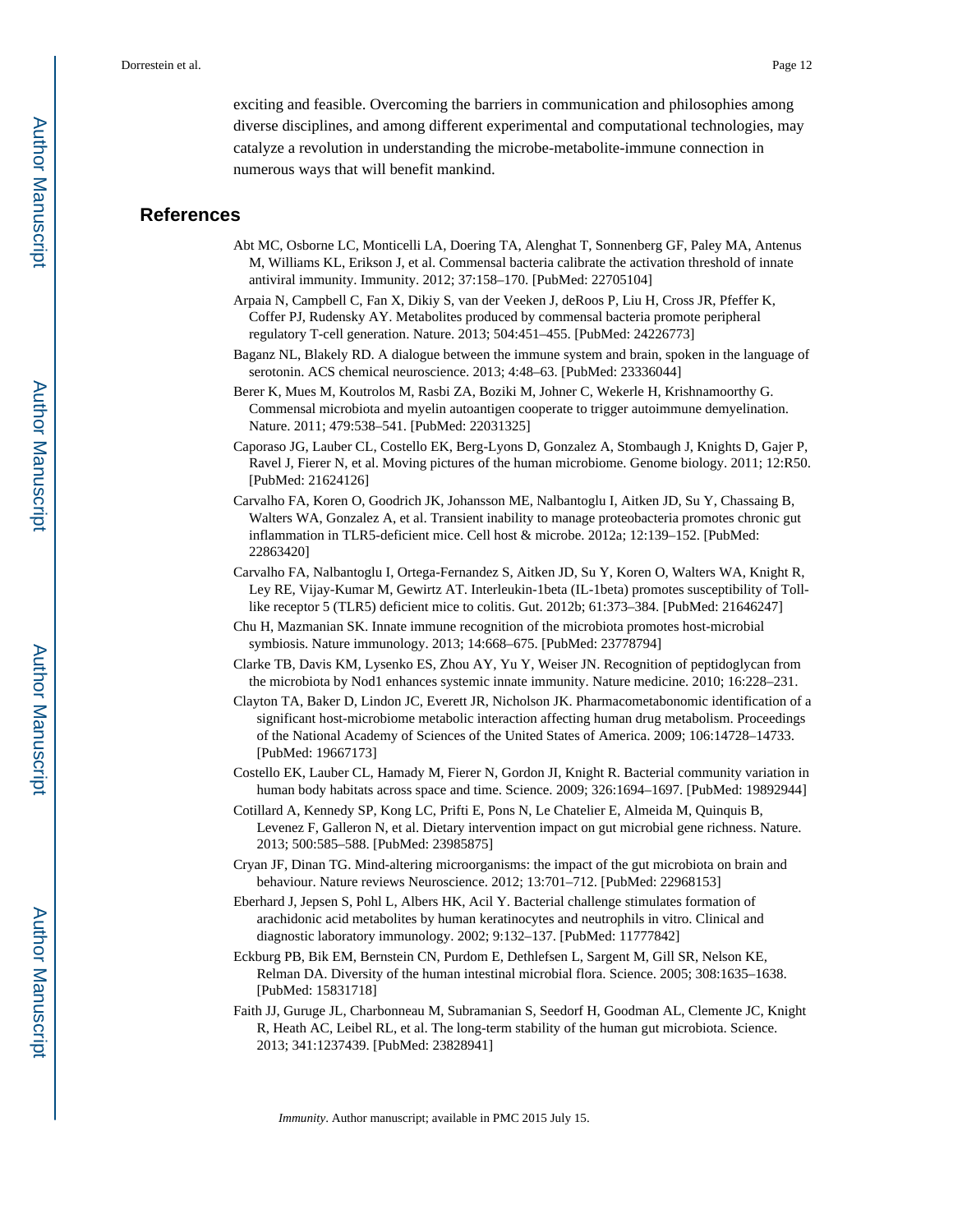- Fierer N, Lauber CL, Zhou N, McDonald D, Costello EK, Knight R. Forensic identification using skin bacterial communities. Proceedings of the National Academy of Sciences of the United States of America. 2010; 107:6477–6481. [PubMed: 20231444]
- Findley K, Oh J, Yang J, Conlan S, Deming C, Meyer JA, Schoenfeld D, Nomicos E, Park M, Program NIHISCCS, et al. Topographic diversity of fungal and bacterial communities in human skin. Nature. 2013; 498:367–370. [PubMed: 23698366]
- Frank DN, Robertson CE, Hamm CM, Kpadeh Z, Zhang T, Chen H, Zhu W, Sartor RB, Boedeker EC, Harpaz N, et al. Disease phenotype and genotype are associated with shifts in intestinal-associated microbiota in inflammatory bowel diseases. Inflammatory bowel diseases. 2011; 17:179–184. [PubMed: 20839241]
- Frank DN, St Amand AL, Feldman RA, Boedeker EC, Harpaz N, Pace NR. Molecular-phylogenetic characterization of microbial community imbalances in human inflammatory bowel diseases. Proceedings of the National Academy of Sciences of the United States of America. 2007; 104:13780–13785. [PubMed: 17699621]
- Fuchs O, von Mutius E. Prenatal and childhood infections: implications for the development and treatment of childhood asthma. The lancet Respiratory medicine. 2013; 1:743–754. [PubMed: 24429277]
- Furusawa Y, Obata Y, Fukuda S, Endo TA, Nakato G, Takahashi D, Nakanishi Y, Uetake C, Kato K, Kato T, et al. Commensal microbe-derived butyrate induces the differentiation of colonic regulatory T cells. Nature. 2013; 504:446–450. [PubMed: 24226770]
- Gevers D, Kugathasan S, Denson LA, Vazquez-Baeza Y, Van Treuren W, Ren B, Schwager E, Knights D, Song SJ, Yassour M, et al. The treatment-naive microbiome in new-onset Crohn's disease. Cell host & microbe. 2014; 15:382–392. [PubMed: 24629344]
- Grice EA, Kong HH, Conlan S, Deming CB, Davis J, Young AC, Program NCS, Bouffard GG, Blakesley RW, Murray PR, et al. Topographical and temporal diversity of the human skin microbiome. Science. 2009; 324:1190–1192. [PubMed: 19478181]
- Group NHW, Peterson J, Garges S, Giovanni M, McInnes P, Wang L, Schloss JA, Bonazzi V, McEwen JE, Wetterstrand KA, et al. The NIH Human Microbiome Project. Genome research. 2009; 19:2317–2323. [PubMed: 19819907]
- Haiser HJ, Gootenberg DB, Chatman K, Sirasani G, Balskus EP, Turnbaugh PJ. Predicting and manipulating cardiac drug inactivation by the human gut bacterium Eggerthella lenta. Science. 2013; 341:295–298. [PubMed: 23869020]
- Hamady M, Knight R. Microbial community profiling for human microbiome projects: Tools, techniques, and challenges. Genome research. 2009; 19:1141–1152. [PubMed: 19383763]
- Hsiao EY, McBride SW, Hsien S, Sharon G, Hyde ER, McCue T, Codelli JA, Chow J, Reisman SE, Petrosino JF, et al. Microbiota modulate behavioral and physiological abnormalities associated with neurodevelopmental disorders. Cell. 2013; 155:1451–1463. [PubMed: 24315484]
- Human Microbiome Project C. Structure, function and diversity of the healthy human microbiome. Nature. 2012; 486:207–214. [PubMed: 22699609]
- Ichinohe T, Pang IK, Kumamoto Y, Peaper DR, Ho JH, Murray TS, Iwasaki A. Microbiota regulates immune defense against respiratory tract influenza A virus infection. Proceedings of the National Academy of Sciences of the United States of America. 2011; 108:5354–5359. [PubMed: 21402903]
- Khosravi A, Yanez A, Price JG, Chow A, Merad M, Goodridge HS, Mazmanian SK. Gut microbiota promote hematopoiesis to control bacterial infection. Cell host & microbe. 2014; 15:374–381. [PubMed: 24629343]
- Knights D, Parfrey LW, Zaneveld J, Lozupone C, Knight R. Human-associated microbial signatures: examining their predictive value. Cell host & microbe. 2011; 10:292–296. [PubMed: 22018228]
- Kravchenko VV, Kaufmann GF, Mathison JC, Scott DA, Katz AZ, Grauer DC, Lehmann M, Meijler MM, Janda KD, Ulevitch RJ. Modulation of gene expression via disruption of NF-kappaB signaling by a bacterial small molecule. Science. 2008; 321:259–263. [PubMed: 18566250]
- Langille MG, Zaneveld J, Caporaso JG, McDonald D, Knights D, Reyes JA, Clemente JC, Burkepile DE, Vega Thurber RL, Knight R, et al. Predictive functional profiling of microbial communities using 16S rRNA marker gene sequences. Nature biotechnology. 2013; 31:814–821.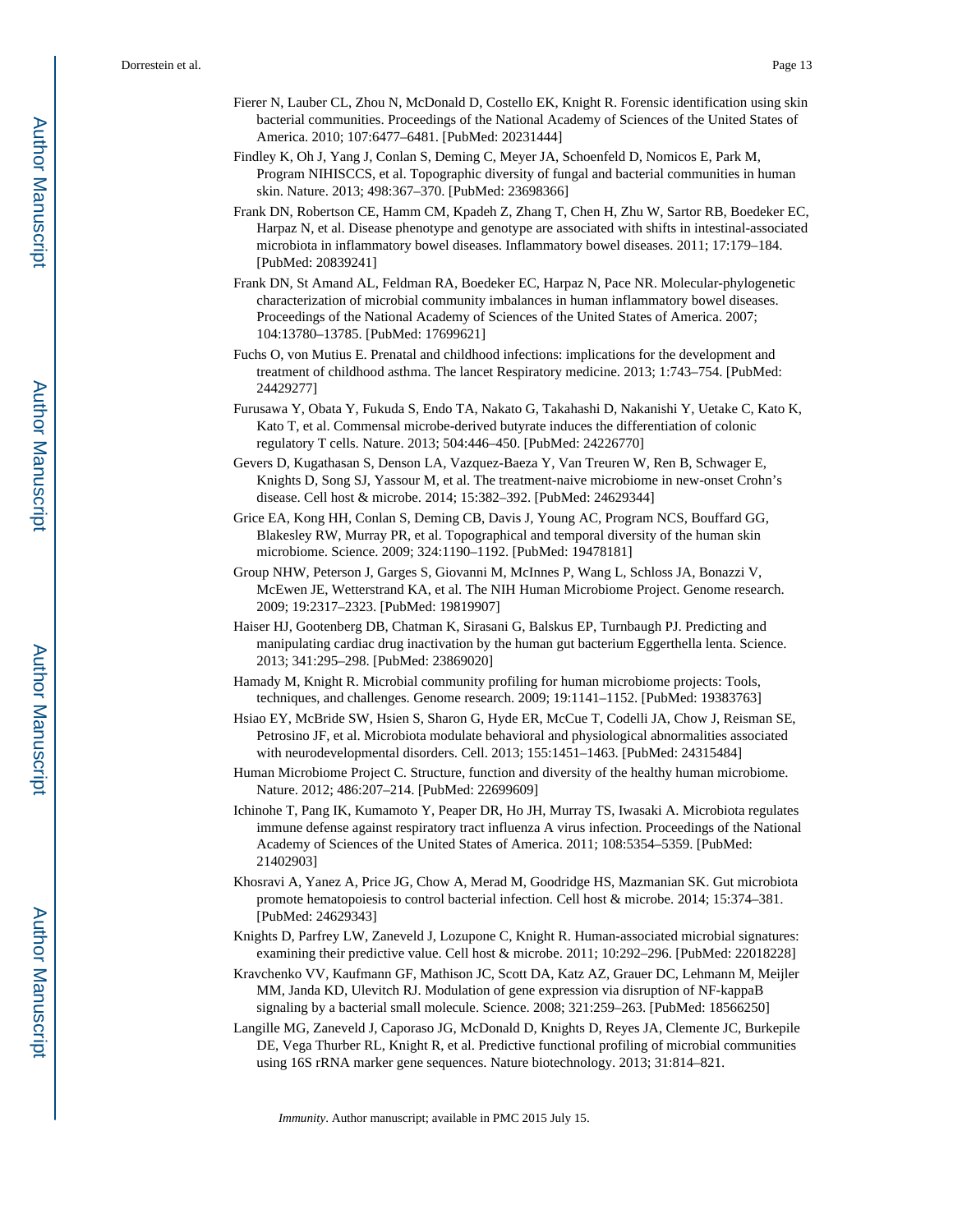- Le Chatelier E, Nielsen T, Qin J, Prifti E, Hildebrand F, Falony G, Almeida M, Arumugam M, Batto JM, Kennedy S, et al. Richness of human gut microbiome correlates with metabolic markers. Nature. 2013; 500:541–546. [PubMed: 23985870]
- Lee SM, Donaldson GP, Mikulski Z, Boyajian S, Ley K, Mazmanian SK. Bacterial colonization factors control specificity and stability of the gut microbiota. Nature. 2013; 501:426–429. [PubMed: 23955152]
- Lee YK, Menezes JS, Umesaki Y, Mazmanian SK. Proinflammatory T-cell responses to gut microbiota promote experimental autoimmune encephalomyelitis. Proceedings of the National Academy of Sciences of the United States of America. 2011; 108(Suppl 1):4615–4622. [PubMed: 20660719]
- Ley RE, Turnbaugh PJ, Klein S, Gordon JI. Microbial ecology: human gut microbes associated with obesity. Nature. 2006; 444:1022–1023. [PubMed: 17183309]
- Linares JF, Gustafsson I, Baquero F, Martinez JL. Antibiotics as intermicrobial signaling agents instead of weapons. Proceedings of the National Academy of Sciences of the United States of America. 2006; 103:19484–19489. [PubMed: 17148599]
- Ling Z, Li Z, Liu X, Cheng Y, Luo Y, Tong X, Yuan L, Wang Y, Sun J, Li L, Xiang C. Altered fecal microbiota composition associated with food allergy in infants. Applied and environmental microbiology. 2014; 80:2546–2554. [PubMed: 24532064]
- Mackey D, McFall AJ. MAMPs and MIMPs: proposed classifications for inducers of innate immunity. Molecular microbiology. 2006; 61:1365–1371. [PubMed: 16899081]
- Martin FP, Dumas ME, Wang Y, Legido-Quigley C, Yap IK, Tang H, Zirah S, Murphy GM, Cloarec O, Lindon JC, et al. A top-down systems biology view of microbiome-mammalian metabolic interactions in a mouse model. Molecular systems biology. 2007; 3:112. [PubMed: 17515922]
- Maslowski KM, Vieira AT, Ng A, Kranich J, Sierro F, Yu D, Schilter HC, Rolph MS, Mackay F, Artis D, et al. Regulation of inflammatory responses by gut microbiota and chemoattractant receptor GPR43. Nature. 2009; 461:1282–1286. [PubMed: 19865172]
- Mazmanian SK, Liu CH, Tzianabos AO, Kasper DL. An immunomodulatory molecule of symbiotic bacteria directs maturation of the host immune system. Cell. 2005; 122:107–118. [PubMed: 16009137]
- Moree WJ, Phelan VV, Wu CH, Bandeira N, Cornett DS, Duggan BM, Dorrestein PC. Interkingdom metabolic transformations captured by microbial imaging mass spectrometry. Proceedings of the National Academy of Sciences of the United States of America. 2012; 109:13811–13816. [PubMed: 22869730]
- Moroboshi T, Ebata A, Nakazawa S, Kato N, Ikeda T. N-acyl Homoserine Lactone-Producing or Degrading Bacteria Isolated from the Intestinal Flora of Ayu Fish (*Plecoglossus altivelis*). Microbes and Environments. 2005; 4:264–268.
- Muegge BD, Kuczynski J, Knights D, Clemente JC, Gonzalez A, Fontana L, Henrissat B, Knight R, Gordon JI. Diet drives convergence in gut microbiome functions across mammalian phylogeny and within humans. Science. 2011; 332:970–974. [PubMed: 21596990]
- Nicholson JK, Holmes E, Wilson ID. Gut microorganisms, mammalian metabolism and personalized health care. Nature reviews Microbiology. 2005; 3:431–438. [PubMed: 15821725]
- Ochoa-Reparaz J, Mielcarz DW, Wang Y, Begum-Haque S, Dasgupta S, Kasper DL, Kasper LH. A polysaccharide from the human commensal Bacteroides fragilis protects against CNS demyelinating disease. Mucosal immunology. 2010; 3:487–495. [PubMed: 20531465]
- Pedron T, Mulet C, Dauga C, Frangeul L, Chervaux C, Grompone G, Sansonetti PJ. A crypt-specific core microbiota resides in the mouse colon. mBio. 2012; 3
- Qin J, Li R, Raes J, Arumugam M, Burgdorf KS, Manichanh C, Nielsen T, Pons N, Levenez F, Yamada T, et al. A human gut microbial gene catalogue established by metagenomic sequencing. Nature. 2010; 464:59–65. [PubMed: 20203603]
- Qin J, Li Y, Cai Z, Li S, Zhu J, Zhang F, Liang S, Zhang W, Guan Y, Shen D, et al. A metagenomewide association study of gut microbiota in type 2 diabetes. Nature. 2012; 490:55–60. [PubMed: 23023125]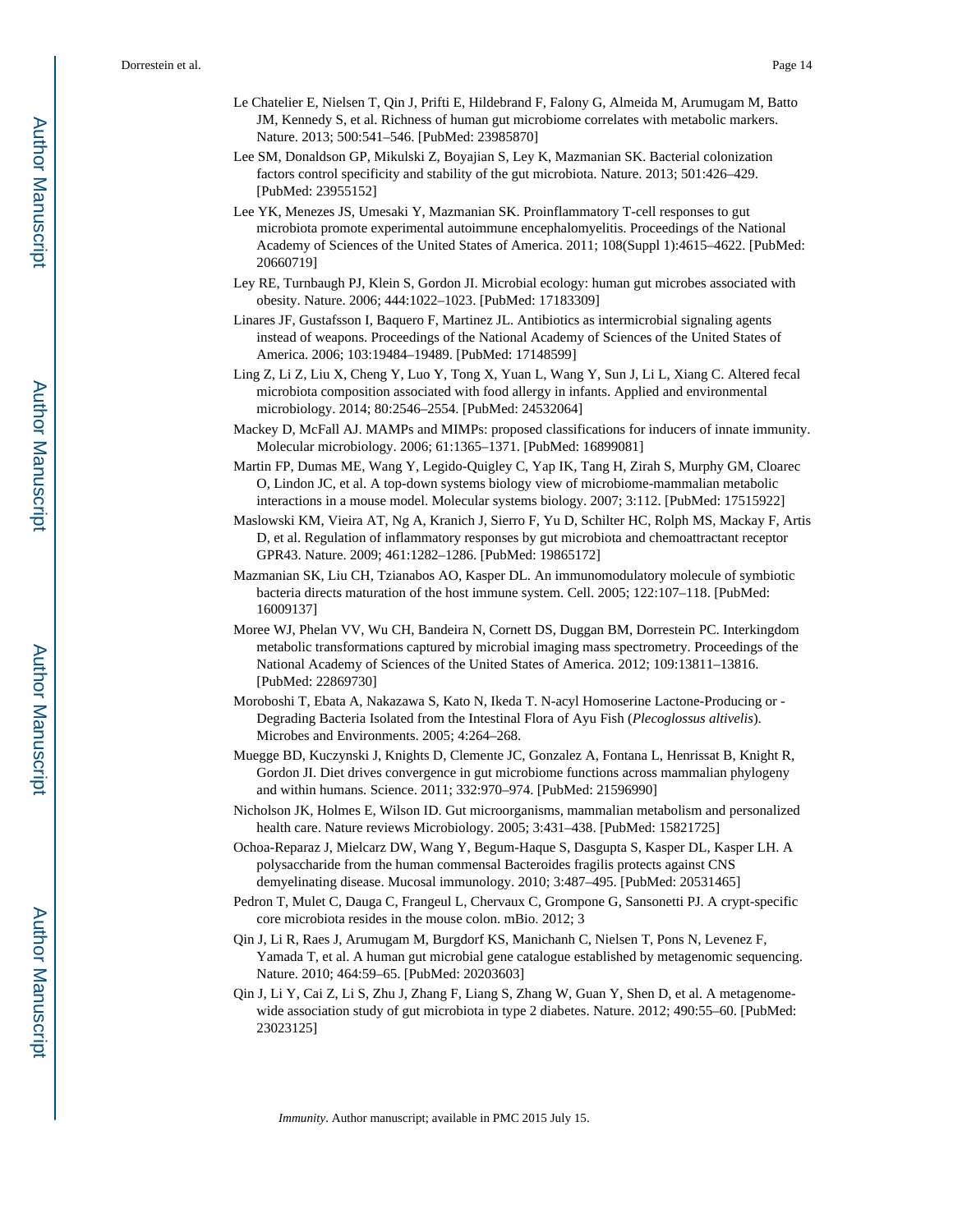- Quehenberger O, Armando AM, Brown AH, Milne SB, Myers DS, Merrill AH, Bandyopadhyay S, Jones KN, Kelly S, Shaner RL, et al. Lipidomics reveals a remarkable diversity of lipids in human plasma. Journal of lipid research. 2010; 51:3299–3305. [PubMed: 20671299]
- Rakoff-Nahoum S, Paglino J, Eslami-Varzaneh F, Edberg S, Medzhitov R. Recognition of commensal microflora by toll-like receptors is required for intestinal homeostasis. Cell. 2004; 118:229–241. [PubMed: 15260992]
- Rath CM, Alexandrov T, Higginbottom SK, Song J, Milla ME, Fischbach MA, Sonnenburg JL, Dorrestein PC. Molecular analysis of model gut microbiotas by imaging mass spectrometry and nanodesorption electrospray ionization reveals dietary metabolite transformations. Analytical chemistry. 2012; 84:9259–9267. [PubMed: 23009651]
- Ridaura VK, Faith JJ, Rey FE, Cheng J, Duncan AE, Kau AL, Griffin NW, Lombard V, Henrissat B, Bain JR, et al. Gut microbiota from twins discordant for obesity modulate metabolism in mice. Science. 2013; 341:1241214. [PubMed: 24009397]
- Round JL, Mazmanian SK. Inducible Foxp3+ regulatory T-cell development by a commensal bacterium of the intestinal microbiota. Proceedings of the National Academy of Sciences of the United States of America. 2010; 107:12204–12209. [PubMed: 20566854]
- Scher JU, Sczesnak A, Longman RS, Segata N, Ubeda C, Bielski C, Rostron T, Cerundolo V, Pamer EG, Abramson SB, et al. Expansion of intestinal Prevotella copri correlates with enhanced susceptibility to arthritis. eLife. 2013; 2:e01202. [PubMed: 24192039]
- Schloissnig S, Arumugam M, Sunagawa S, Mitreva M, Tap J, Zhu A, Waller A, Mende DR, Kultima JR, Martin J, et al. Genomic variation landscape of the human gut microbiome. Nature. 2013; 493:45–50. [PubMed: 23222524]
- Shevchenko A, Simons K. Lipidomics: coming to grips with lipid diversity. Nature reviews Molecular cell biology. 2010; 11:593–598.
- Smith MI, Yatsunenko T, Manary MJ, Trehan I, Mkakosya R, Cheng J, Kau AL, Rich SS, Concannon P, Mychaleckyj JC, et al. Gut microbiomes of Malawian twin pairs discordant for kwashiorkor. Science. 2013a; 339:548–554. [PubMed: 23363771]
- Smith PM, Howitt MR, Panikov N, Michaud M, Gallini CA, Bohlooly YM, Glickman JN, Garrett WS. The microbial metabolites, short-chain fatty acids, regulate colonic Treg cell homeostasis. Science. 2013b; 341:569–573. [PubMed: 23828891]
- Swearingen MC, Sabag-Daigle A, Ahmer BM. Are there acyl-homoserine lactones within mammalian intestines? Journal of bacteriology. 2013; 195:173–179. [PubMed: 23144246]
- Tinh NT, Asanka Gunasekara RA, Boon N, Dierckens K, Sorgeloos P, Bossier P. N-acyl homoserine lactone-degrading microbial enrichment cultures isolated from Penaeus vannamei shrimp gut and their probiotic properties in Brachionus plicatilis cultures. FEMS microbiology ecology. 2007; 62:45–53. [PubMed: 17784866]
- Traxler MF, Watrous JD, Alexandrov T, Dorrestein PC, Kolter R. Interspecies interactions stimulate diversification of the Streptomyces coelicolor secreted metabolome. mBio. 2013; 4
- Trompette A, Gollwitzer ES, Yadava K, Sichelstiel AK, Sprenger N, Ngom-Bru C, Blanchard C, Junt T, Nicod LP, Harris NL, Marsland BJ. Gut microbiota metabolism of dietary fiber influences allergic airway disease and hematopoiesis. Nature medicine. 2014; 20:159–166.
- Turnbaugh PJ, Hamady M, Yatsunenko T, Cantarel BL, Duncan A, Ley RE, Sogin ML, Jones WJ, Roe BA, Affourtit JP, et al. A core gut microbiome in obese and lean twins. Nature. 2009; 457:480– 484. [PubMed: 19043404]
- Turnbaugh PJ, Ley RE, Hamady M, Fraser-Liggett CM, Knight R, Gordon JI. The human microbiome project. Nature. 2007; 449:804–810. [PubMed: 17943116]
- Ubeda C, Lipuma L, Gobourne A, Viale A, Leiner I, Equinda M, Khanin R, Pamer EG. Familial transmission rather than defective innate immunity shapes the distinct intestinal microbiota of TLR-deficient mice. The Journal of experimental medicine. 2012; 209:1445–1456. [PubMed: 22826298]
- Viaud S, Saccheri F, Mignot G, Yamazaki T, Daillere R, Hannani D, Enot DP, Pfirschke C, Engblom C, Pittet MJ, et al. The intestinal microbiota modulates the anticancer immune effects of cyclophosphamide. Science. 2013; 342:971–976. [PubMed: 24264990]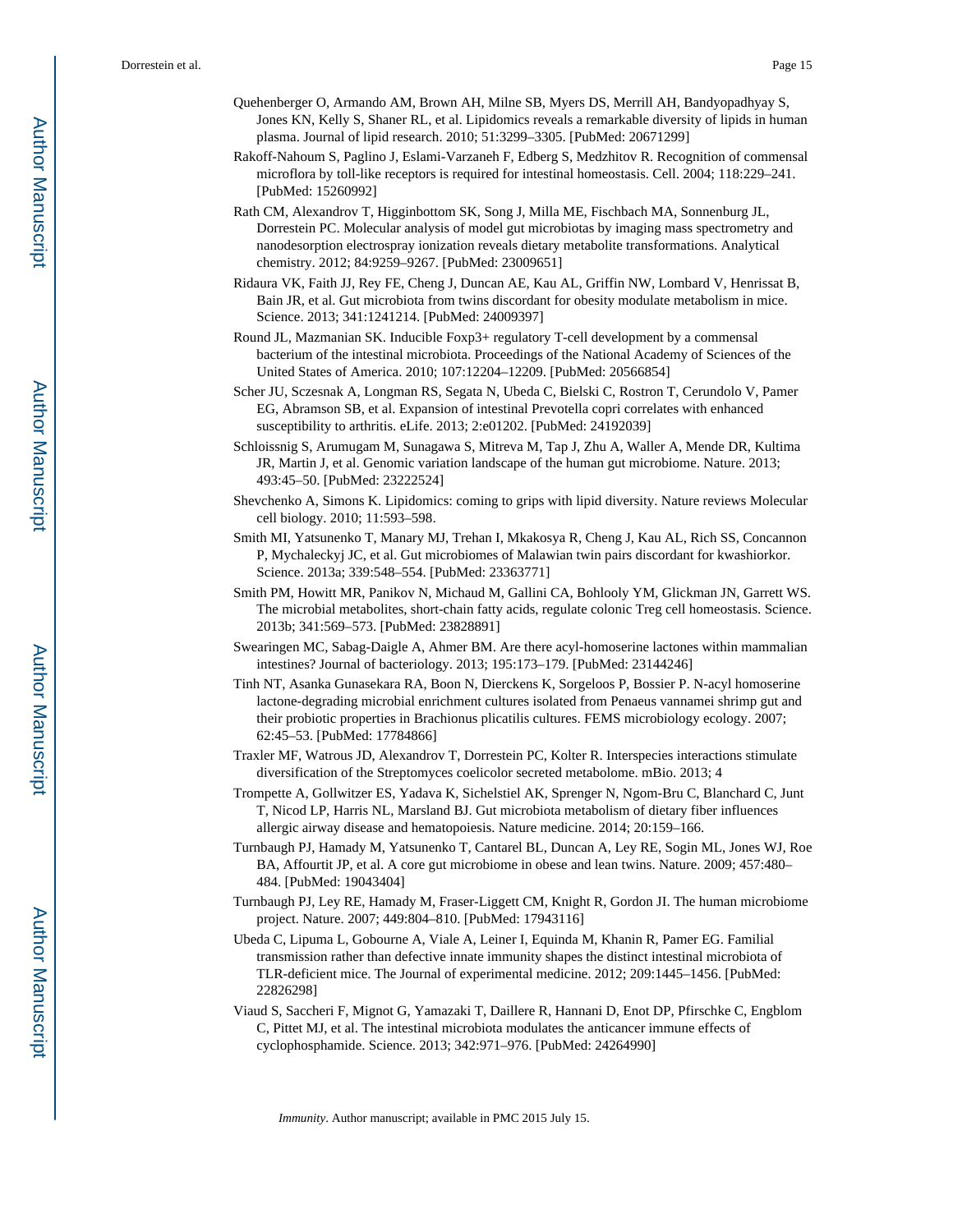- Vijay-Kumar M, Aitken JD, Carvalho FA, Cullender TC, Mwangi S, Srinivasan S, Sitaraman SV, Knight R, Ley RE, Gewirtz AT. Metabolic syndrome and altered gut microbiota in mice lacking Toll-like receptor 5. Science. 2010; 328:228–231. [PubMed: 20203013]
- Wang H, Cai T, Weng M, Zhou J, Cao H, Zhong Z, Zhu J. Conditional production of acyl-homoserine lactone-type quorum-sensing signals in clinical isolates of enterobacteria. Journal of medical microbiology. 2006; 55:1751–1753. [PubMed: 17108283]
- Yang YL, Xu Y, Straight P, Dorrestein PC. Translating metabolic exchange with imaging mass spectrometry. Nature chemical biology. 2009; 5:885–887. [PubMed: 19915536]
- Yatsunenko T, Rey FE, Manary MJ, Trehan I, Dominguez-Bello MG, Contreras M, Magris M, Hidalgo G, Baldassano RN, Anokhin AP, et al. Human gut microbiome viewed across age and geography. Nature. 2012; 486:222–227. [PubMed: 22699611]
- Zelante T, Iannitti RG, Cunha C, De Luca A, Giovannini G, Pieraccini G, Zecchi R, D'Angelo C, Massi-Benedetti C, Fallarino F, et al. Tryptophan catabolites from microbiota engage aryl hydrocarbon receptor and balance mucosal reactivity via interleukin-22. Immunity. 2013; 39:372– 385. [PubMed: 23973224]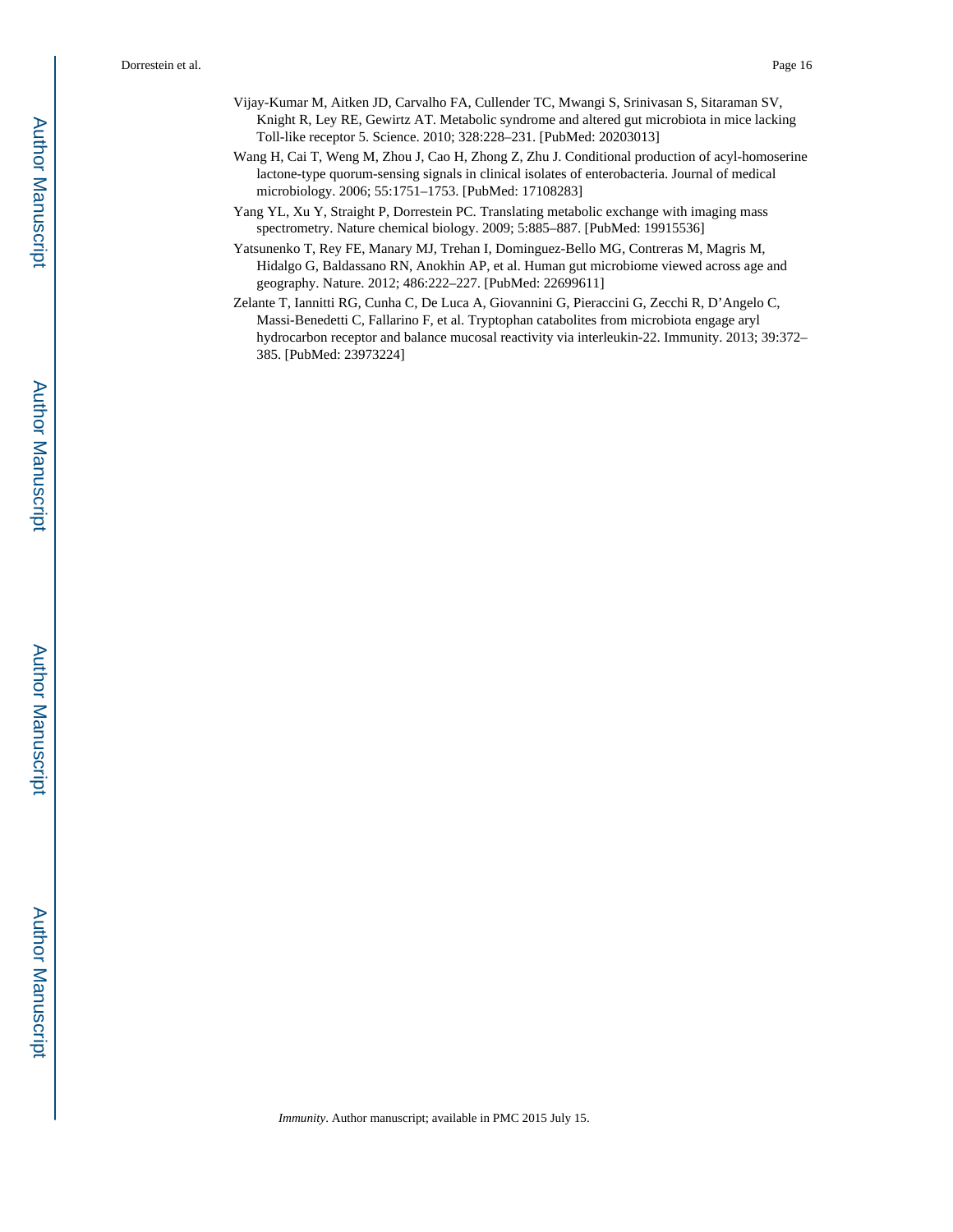Recent research has developed specific connections between particular microbes, metabolites, and host immune processes, but a generalized map of this interaction network is still lacking. Dorrestein et al. describe these connections, and outline how we could move towards a global view.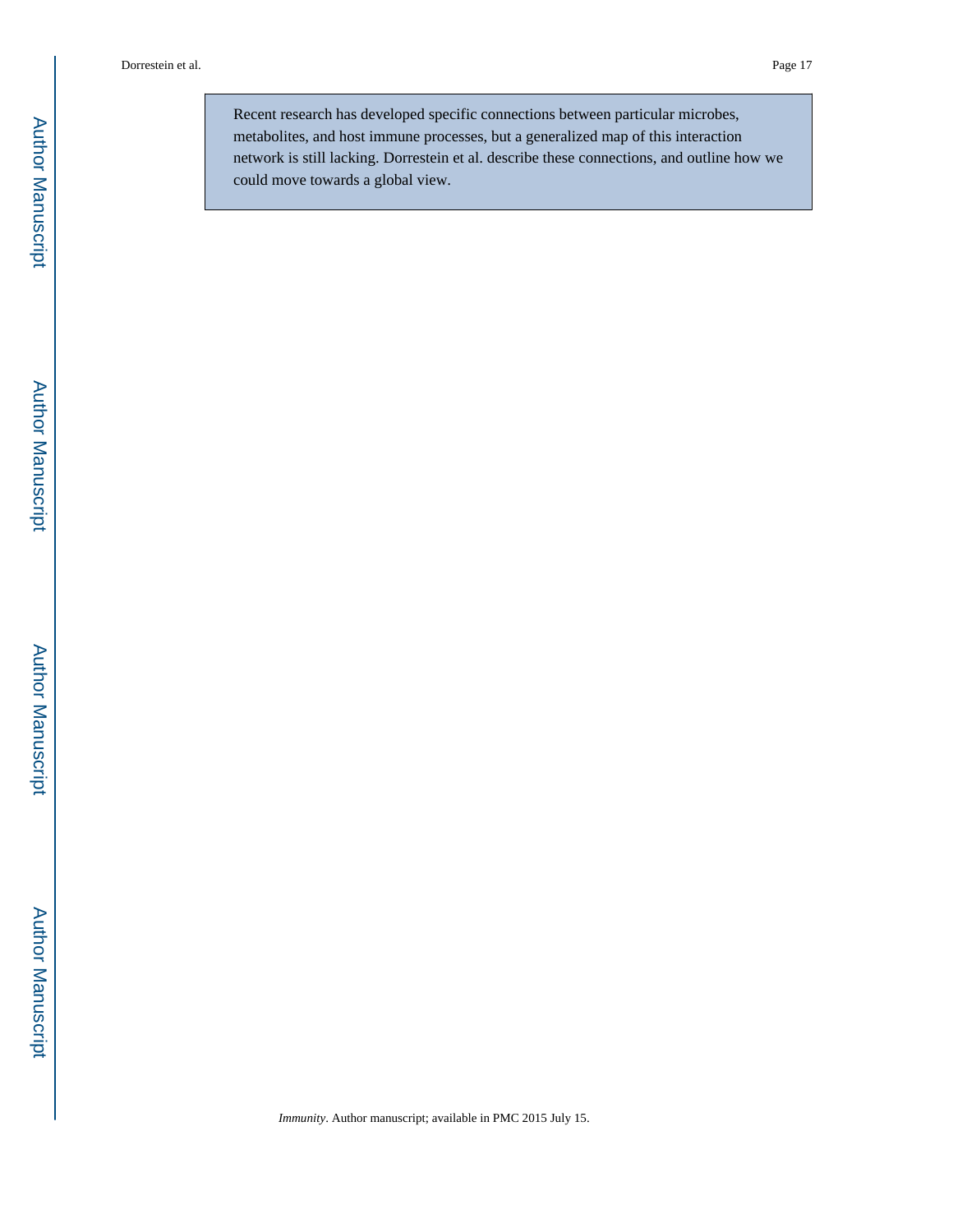

#### **Figure 1. The microbe-host interface**

Individual differences, including sex-specific differences between men and women (blue and red respectively), may control the microbiota or interact with the microbiota to influence immune function in several ways, including release of metabolites and direct microbial interactions. Much of this interface occurs in the gut (shown inset in the female figure), where the intestinal wall provides an interface between metabolites and immunological processes in the gut and the influence of these metabolites and immunological processes on the host systemically. In addition to normal metabolic function, specialized microbiallyproduced metabolic products (second inset), such as signaling molecules and antibiotics may play a key and specific role in driving microbial community composition, and subsequently the microbiome.